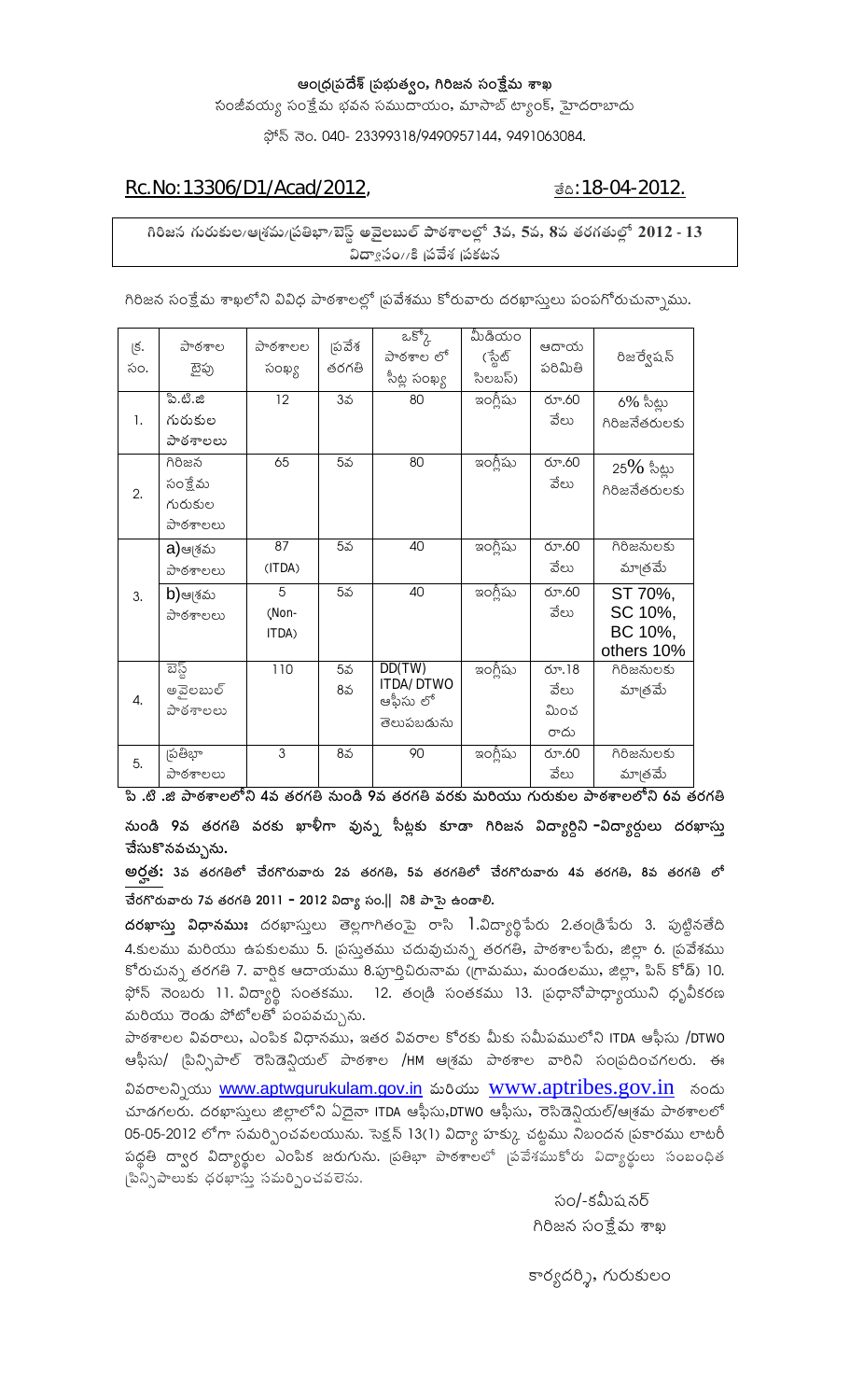# **C I R C U L A R**

# **Rc.No.13306/Acad/D2/2012 Date:18-04-2012**

- Sub:- Commissioner of Tribal Welfare, Hyderabad Admissions in entry point class 5<sup>th</sup> in all Residential Schools and Back log Vacancies (if any) in Classes, 6<sup>th</sup>, 7<sup>th</sup>, 8<sup>th</sup> & 9<sup>th</sup> in Residential Schools, 5<sup>th</sup> Class in EM Ashram Schools, 5 &  $8<sup>th</sup>$  classes in BAS,  $8<sup>th</sup>$  in SOEs for the Academic Year 2012-13 - Guidelines communicated —Reg.
- Ref: 1. G.O.Rt.No.246, Secondary Edn.(Genl.II)Dept.,dt.17-05-2010.
	- 2. Notification, dt. 22-04-2012 in EENADu & SAAKSHI Daily News Papers.

#### $\langle \langle \rangle \rangle$

In the reference  $1<sup>st</sup>$  cited the Government has issued orders in regard to admissions in the schools. Section 13(1) of the RTE Act reads that no screening test should be administered for admission of children, (in the age group of 6 to 14 years) into Schools. In view of this Notification has been issued vide ref.2<sup>nd</sup> for admissions into the Schools on random basis in Tribal Welfare Dept., and Gurukulam as details given under:

- $\triangleright$  Class 5<sup>th</sup> in E/M (65) Residential Schools (92) E/M Ashram High Schools
- $\geq$  Class 5<sup>th</sup> & 8<sup>th</sup> in English Medium in BAS
- $\geq$  Class 6<sup>th</sup>, 7<sup>th</sup> 8<sup>th</sup> and 9<sup>th</sup> in English Medium Backlog vacancies in all Residential Schools (if any).
- $\geq$  Class 8<sup>th</sup> in English Medium in (3) Schools of Excellence.
- $\triangleright$  Class 3<sup>rd</sup> in English Medium in PTG Schools.

# **1. General Guidelines for admissions:**

- i) A press note may be given at the district level by the Project Officers / Adl. Joint Collectors about the number of seats available class wise, location of schools, the procedure being adopted for allotment of seats to students.
- **ii) The selection shall be only on random basis and there shall not be any other criteria for the selection of candidates.**

| <b>SANCTIONED STRENGTH /</b><br><b>BACK LOG VACANCIES:</b> | 1. Two sections @ 40 students for each section--<br>Residential Schools (other than PTG) in 5 <sup>th</sup> class E/M<br>and in 3 <sup>rd</sup> class E/M in PTG Schools (Annexure -1.)<br>2. Backlog vacancies in class IV to IX in PTG Schools if<br>any.<br>3. Two sections @ 45 students for each section 3 SOEs<br>in class $8^{th}$ (E/M)<br>4. All back log vacancies (Only STs) in Classes $6^{th}$ , $7^{th}$ ,<br>$8th$ , and $9th$ English Medium in Residential schools.<br>5. One Section in Ashram Schools @ 40 students in<br>English Medium.<br>6. for the available seats in BAS in Class V and VIII |
|------------------------------------------------------------|-----------------------------------------------------------------------------------------------------------------------------------------------------------------------------------------------------------------------------------------------------------------------------------------------------------------------------------------------------------------------------------------------------------------------------------------------------------------------------------------------------------------------------------------------------------------------------------------------------------------------|
| <b>UNIT OF ADMISSION:</b>                                  |                                                                                                                                                                                                                                                                                                                                                                                                                                                                                                                                                                                                                       |
| a) General STs and<br>Ashram Schools, PTG                  | a. District is the Unit (As per the reservation policy<br>mentioned in the annexure)                                                                                                                                                                                                                                                                                                                                                                                                                                                                                                                                  |
| School.                                                    | b. Yanadis from -- Nellore, Prakasam, Guntur, Kadapa                                                                                                                                                                                                                                                                                                                                                                                                                                                                                                                                                                  |
| b) Schools for Yanadis at<br>Chittedu and Somasila         | and Chittoor Districts and from Srisailam ITDA area<br>only.                                                                                                                                                                                                                                                                                                                                                                                                                                                                                                                                                          |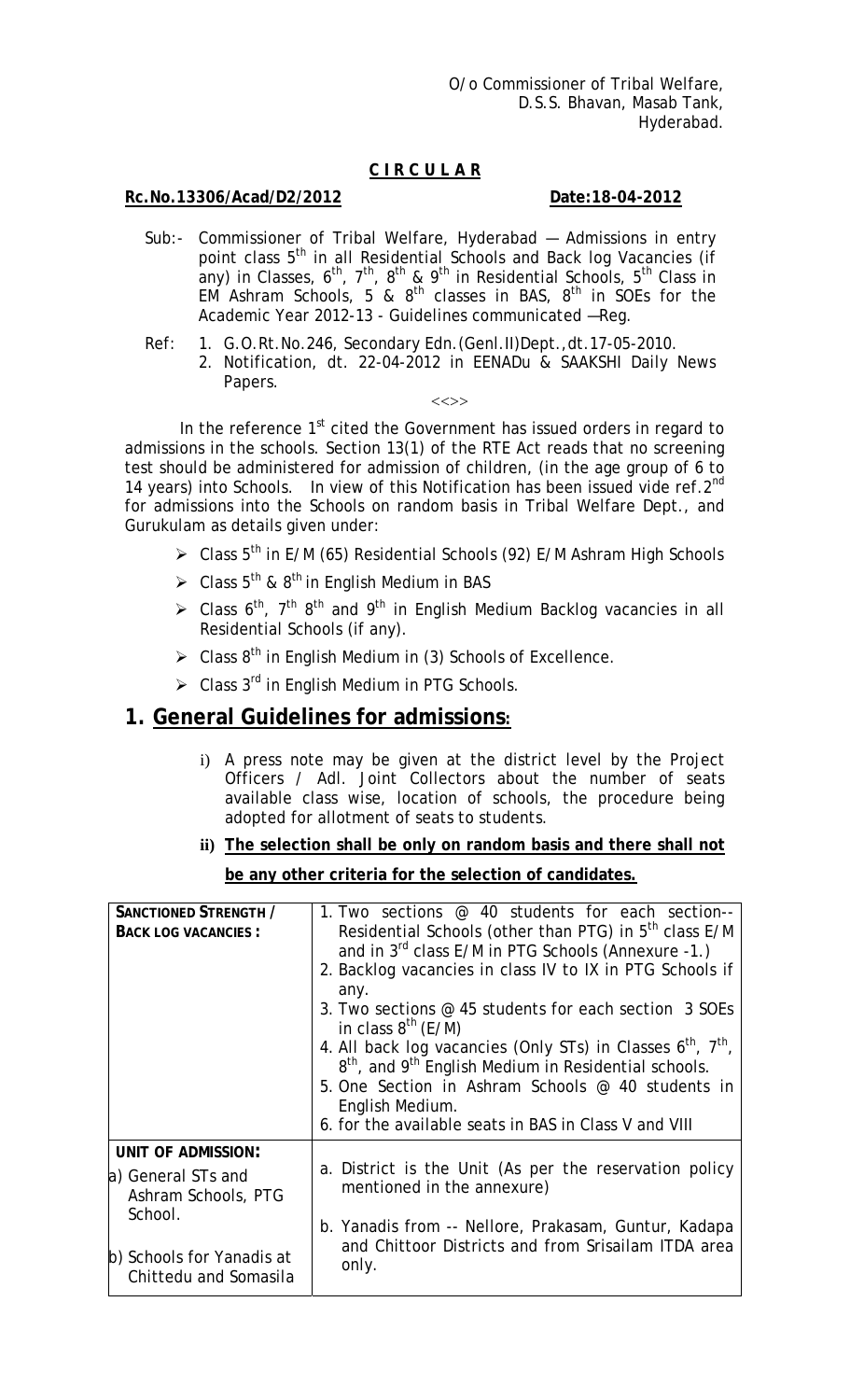| c) Eligibility for<br>admission into (3)<br>SOEs (STs Only) | c. SOE-Parvathipuram: S.T. students<br>from--<br>Srikakulam, Vizianagaram, Vishakapatnam,<br>East<br>Godavari, West Godavari and Krishna<br>SOE-Bhadrachalam: ST students from-- Khammam,<br>Warangal, Medak, Ranga<br>Reddy,<br>Nalgonda,<br>Hyderabad, Mahaboobnagar, Karimnagar, Adilabad<br>and Nizamabad Districts are eligible.<br>SOE Srisailam: ST students from Guntur, Prakasam, |
|-------------------------------------------------------------|--------------------------------------------------------------------------------------------------------------------------------------------------------------------------------------------------------------------------------------------------------------------------------------------------------------------------------------------------------------------------------------------|
| d) Back log vacancies                                       | Nellore, Chitoor, Kurnool, Kadapa, and Ananthapur<br><b>Districts</b><br>d. STs only from the concerned districts and PTGs in<br><b>PTG Schools</b>                                                                                                                                                                                                                                        |
| <b>RESERVATION OF SEATS:</b>                                | 1. For General ST Residential Schools, and BAS as<br>per the reservation of seats mentioned in<br>annexure.<br>2. Only ST students (Boys & Girls) are eligible for<br>admissions into 8 <sup>th</sup> Class in (3) SOE Schools. 30%<br>seats reserved for Girls.                                                                                                                           |
| <b>ANNUAL INCOME OF</b><br><b>PARENT</b>                    | The annual Income of the parent shall not exceed<br>Rs.60,000/- for Residential Schools and SOEs, Rs.18,000/-<br>for BAS.                                                                                                                                                                                                                                                                  |

# **2. Admission Committee:**

- a) Chairperson: Project Officer in ITDA Districts / Addl. Joint Collector in Non ITDA Districts
- b) Member convener: DD (TW) in ITDA Districts / DTWO in Non ITDA **District**
- c) Members:
- DEO/Dy. EO (agency) / DEO (Non agency)
- Principals/HMs of the concerned schools
- Parents Committee President / Secretary of the schools concerned District.
- d) Invitees:
- Public Representatives –Local MP, MLA, MLC. MPP, ZPTC, MPTC & Sarpanch
- Members of parents committee, Tribal associations etc.,

# **3. Admission Process:**

- $\triangleright$  Selection shall take place at one convenient Govt. building in the district as decided by the PO/Addl JC for admission into all the schools (RS, BAS, Ashram) of the district. Such place shall be notified & widely publicised.
- ¾ **In respect of Schools of excellence, the concerned P.Os of the respective area Schools shall take up the admission process seperately.**
- $\triangleright$  Selection of students shall be on the basis of random picking by way of drawl of lots.
- $\triangleright$  The lottery process shall be done in a transparent manner in the presence of all the members of the committee and invitees.
- $\triangleright$  The students so selected shall be allotted to individual schools according to the choice of the student in admission counselling.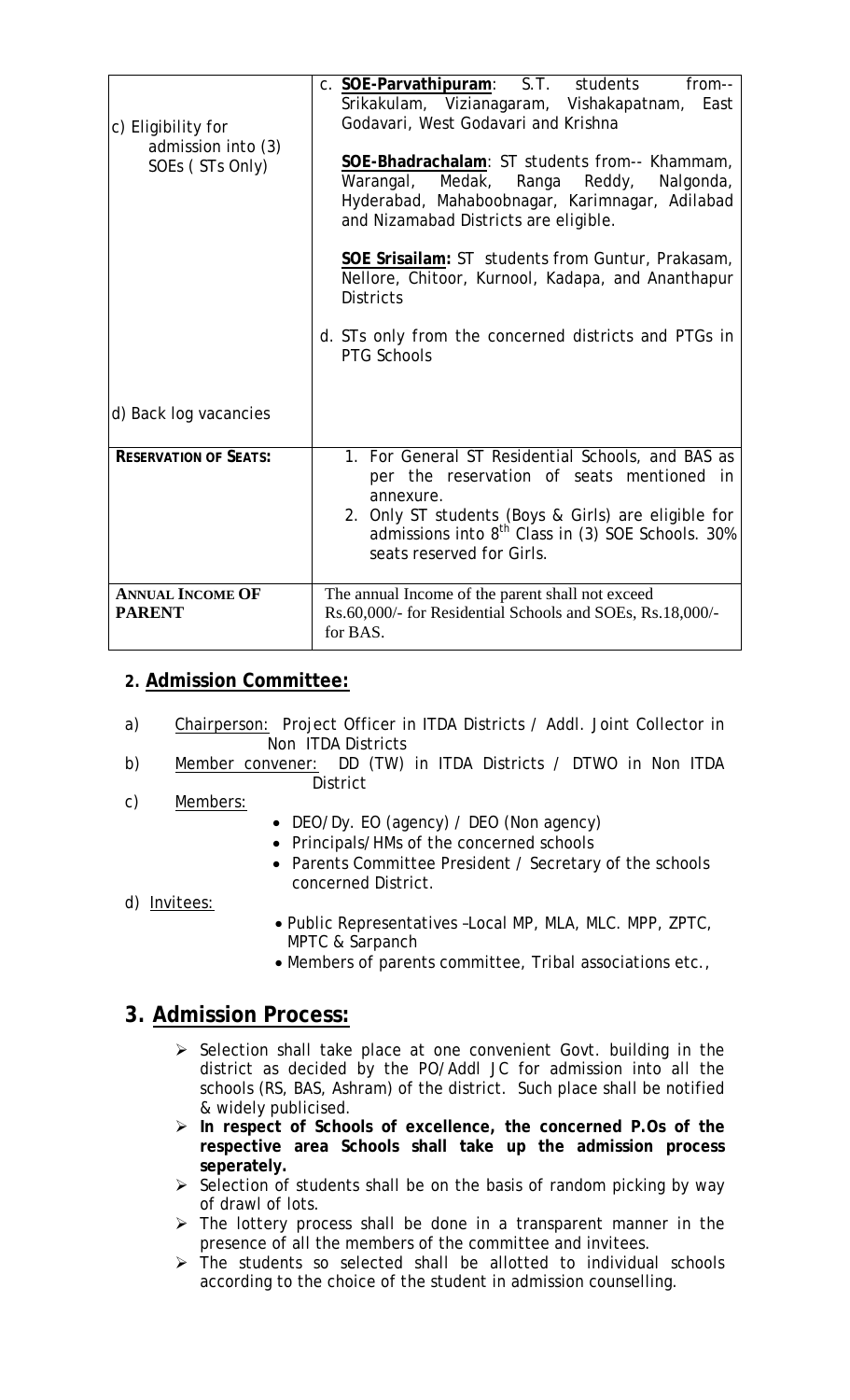$\triangleright$  The entire process of selection shall be video graphed.

# **4. Issue & Reception of Applications**

- $\triangleright$  Applications shall be made available with the office stamp in the respective Residential schools, Ashram High Schools and offices of DD/DTWO/ATWO/Gurukulam Cell in the Office of the P.O., ITDA.
- ¾ The filled in applications received by the principals/HMs/ATWOs /Gurukulam Cells shall categorise and get the DTP work done and handover the soft hard copies to the concerned DD/DTWO who is also the convener of the admissions.

# **5. Computerization & publication of lists.**

- $\triangleright$  All the applications received at the above centres shall be fed in to computer by giving continuous unique serial numbers without any break.
- $\triangleright$  The lists of applicants shall be prepared Class wise, gender wise, caste / sub-caste wise.
- $\triangleright$  Class wise, names along with the serial numbers of applicants shall be displayed in the notice board before the lottery is conducted and the list should also be made available for public scrutiny or verification.

# **7. Drawl of lots**

- $\triangleright$  The individual name and serial number of each of the applicant shall be written on a separate piece of paper and rolled on for confidentiality and kept in a container. The total number of lots in the container in each category should be equal to the total number of applications.
- $\triangleright$  There shall be only one container for each category and Class. Care should be taken to ensure that the container is big enough to carry all chits.
- $\triangleright$  All lots shall be placed in a container and mixed thoroughly. The members available at the time may be encouraged to pick the lots, however perfect discipline shall be ensured.
- $\triangleright$  The committee shall organize the picking of lots one by one and reading out the name and serial number of the applicant so picked.
- $\triangleright$  In case of STs, Lots shall be picked for all the applications received however for other communities only 150% of the number of seats available shall be picked.
- $\triangleright$  The seniority of the lots shall be strictly computerized immediately and also maintained in a Register.
- $\triangleright$  As and when a lot is drawn the name of the student and other data shall be recorded in a separate Register. Name shall be strictly recorded in the order of drawl only. At the end of the processes signature of all members of the committee shall be obtained in the Register.
- $\triangleright$  The same process shall be repeated for every class.

# **7. Final selected Lists & Counseling**

- $\triangleright$  Thus the lists shall be prepared Class wise, Community wise (ST, SC, BC, OC, PHC, AEQ etc.) and displayed in the notice board of all Residential Schools, BAS & Ashram Schools in the O/o Project Officer / Addl. Joint Collector & DTWO.
- $\triangleright$  Once the selection through lots, is over then counseling should be organized on the date fixed by the Project Officer / Addl. Joint Collector by intimating the dates of counselling to the selected students.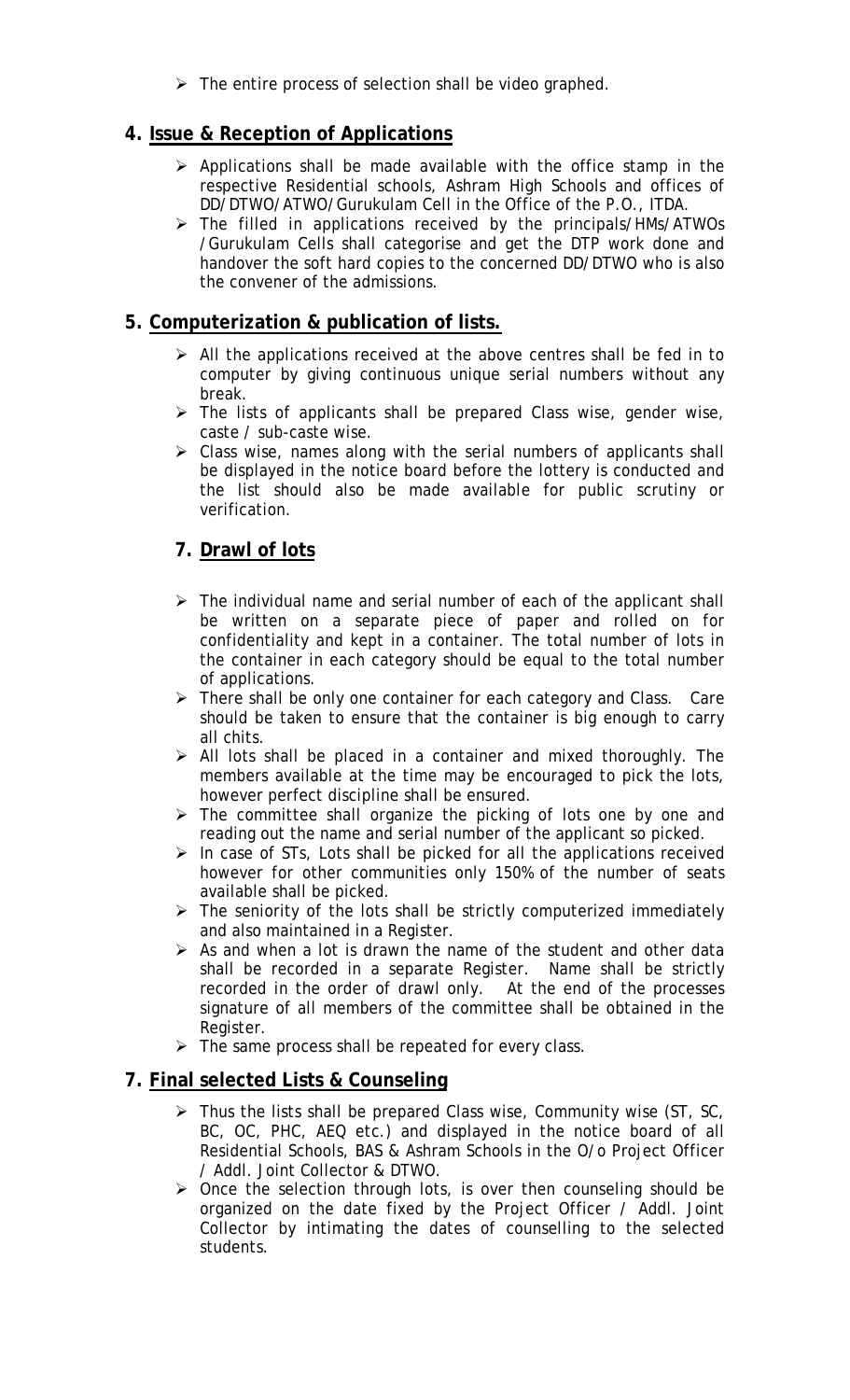# **8. Dispatch of call letters:**

- i) Call letters shall be dispatched to student in the following order.
	- $\triangleright$  For ST students
	- ¾ For SC, BC, & OC students.
- ii) Call letter should clearly mention.
	- $\triangleright$  Date, venue and time of counselling
	- $\triangleright$  Certificates to be produced by student (Study, caste, income,
		- Record sheet/TC)
	- $\triangleright$  Call letter should be dispatched at least 10 days before the date of counseling so that the parents/ students reach in time.

 iii) In interior habitations special arrangements may be made for dispatch as per the requirement.

# **9.Schedule for Admissions:**

|    | a. Issue of Notification in Two Telugu Dailies        | $\sim$ 1.            | 22-04-2012 |
|----|-------------------------------------------------------|----------------------|------------|
|    | b. Last date for receipt of application forms         | $\ddot{\phantom{a}}$ | 05-05-2012 |
|    | c. Preparation of Class wise Community wise list:     |                      | 09-05-2012 |
|    | d. Drawl of Lots                                      |                      | 11-05-2012 |
|    | e. Displace of Selection List                         | $\ddot{\phantom{a}}$ | 11-05-2012 |
| f. | Dispatch of call letters                              | $\ddot{\cdot}$       | 12-05-2012 |
|    | g. Admission counseling (1 <sup>st</sup> phase)       | ÷                    | 22-05-2012 |
|    | h. Dispatch of call letters for 2 <sup>nd</sup> phase | ÷                    | 23-05-2012 |
|    | i. Counseling for left over seats                     | ÷                    | 31-05-2012 |
|    | Date of reporting                                     |                      | 12-06-2012 |

# **10. Duties & responsibilities:**

- 1.DDs and DTWOs are the Dist. Conveners of the admission committee.
- 2.The Principals/HMs/ATWOs/Gurukulam Cells/ Office of the DDs & DTWOs shall issue and receive the applications and perform the duty DTP Work and submit the soft / hard copy to the District convener of the admissions.
- 3. The District convener of the admission committee ( DDS,/DTWOs) shall prepare the entire lists of applicants Class-wise, gender-wise and consisting of unique S. No., Name, Caste, Sub-caste, Income, school of study (present), address for communication and submit to the P.Os/ AJCs. Well in advance to the commencement of the drawl of lots.
- 4. The DDs/DTWo shall make arrangements for performing the drawl of lots and admission counseling in 1<sup>st</sup> & 2<sup>nd</sup> phases with the approval of the P.Os/AJCs. Eligibility conditions of admission to each type of school may be followed and admit the students accordingly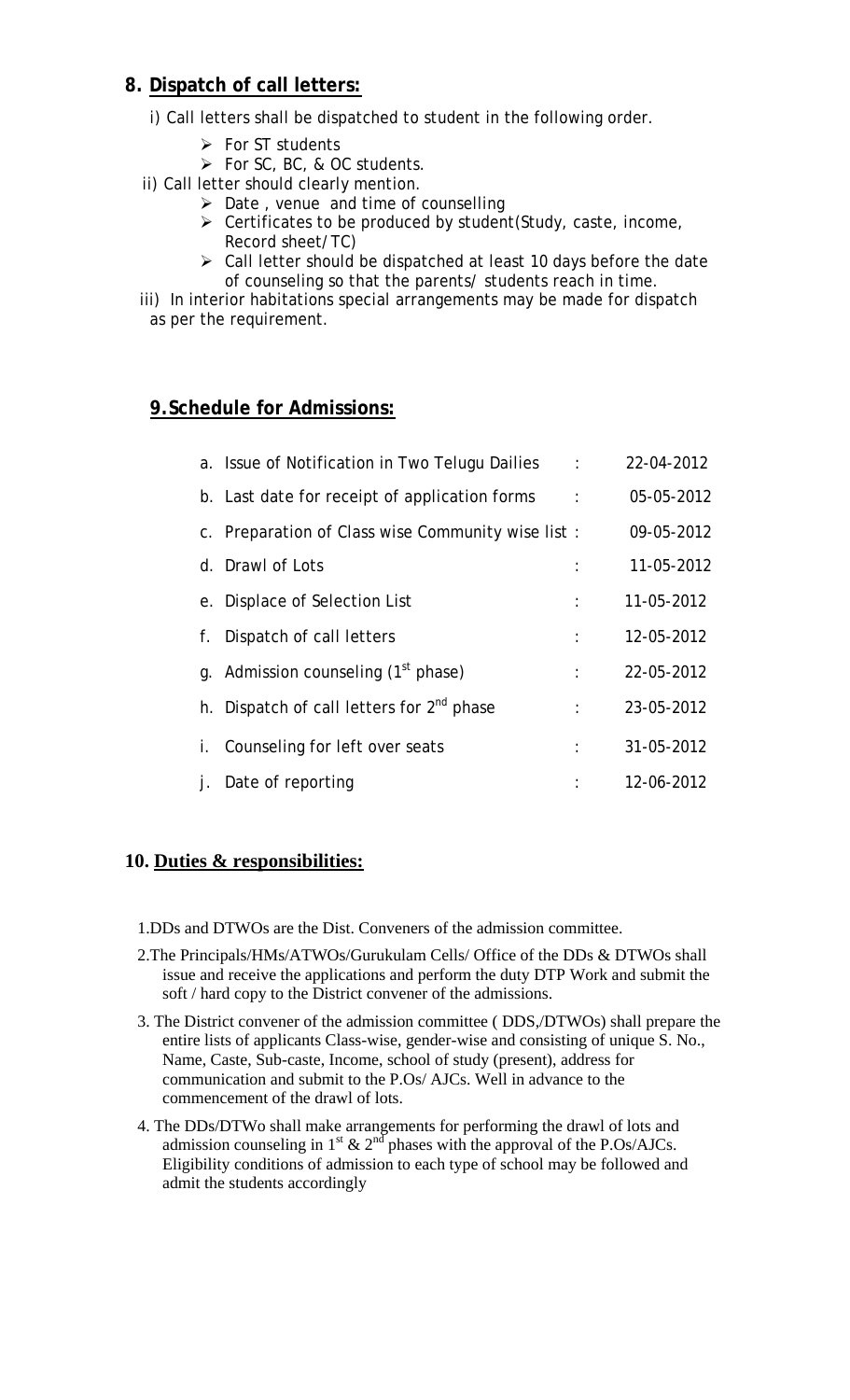In respect of admission into SOEs in  $8<sup>th</sup>$  class the concerned Project Officers of ITDA, Parvathipuram, ITDA, Bhadrachalam, ITDA, Srisailam shall take up the admissions with the applications received by the concerned Principals, of SOEs following the above guide lines. It is also informed that only STs are eligible for admission into these schools and 30% seats shall be reserved for Girls.

All the P.Os/Addl JCs, are requested to take immediate action to complete 100% admissions in all Residential schools, BAS and (E/M) Ashram Schools for the academic year 2012-13 on or before 12-06-2012.

Sd/-

(Somesh Kumar) Commissioner Tribal Welfare

Deputy Secretary (Acad.)

To

All P.O.s of I.T.D.As with a request to take necessary immediate action.

All Addl. JCs. of non I.T.D.A dists. with a request to take necessary immediate action

The Convener Admission Committee

Principals of R.S./ HMs / ATWOs / I/cs, Gurukulam Cells.

Copy submitted to the Principals Secretary to Govt. S.W. (T.W.) Dept. for favour of information.

Copy to All the Officers of TWD / Gurukulam for information.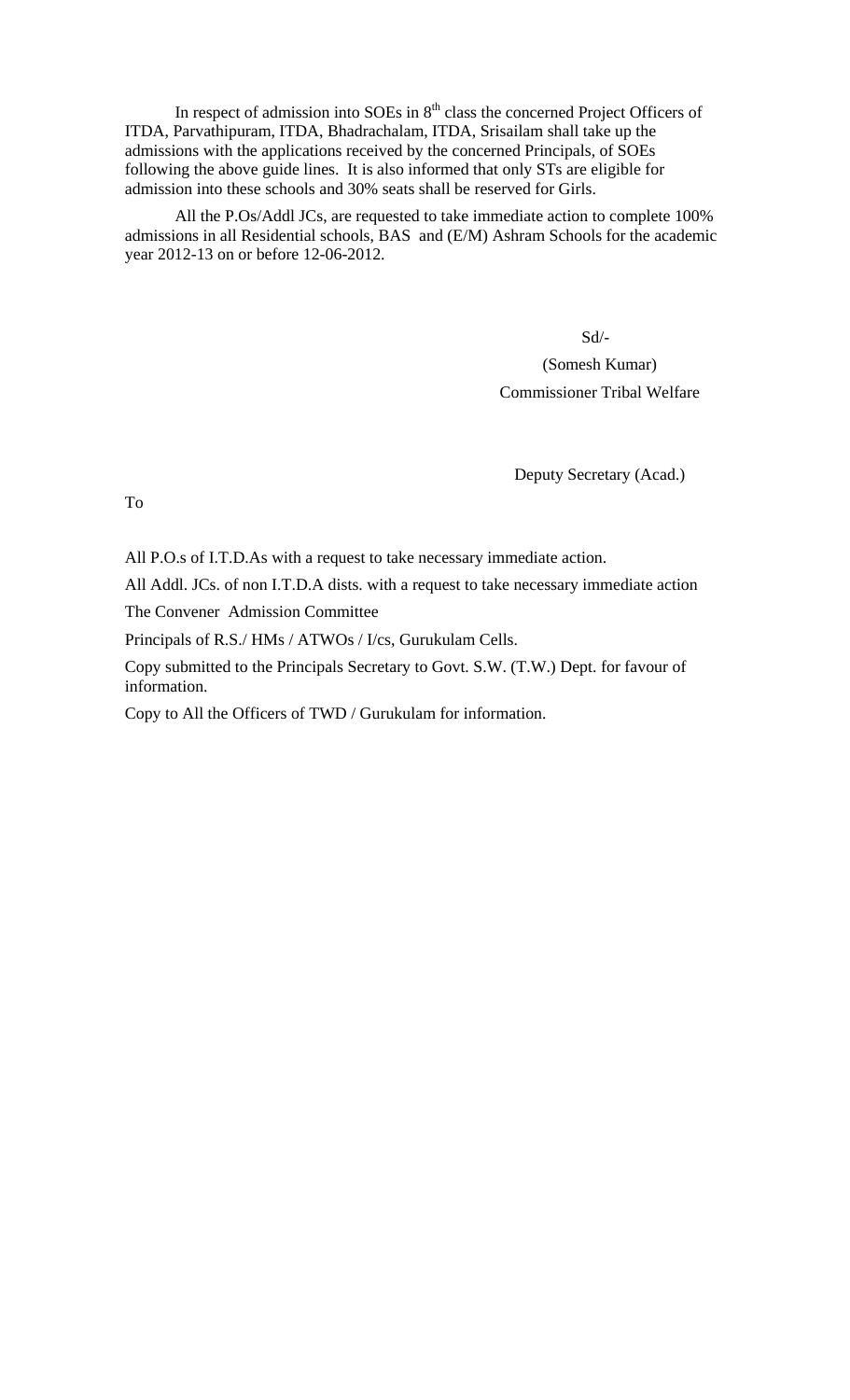#### **PROCEEDINGS OF THE COMMISSIONER OF TRIBAL WELFARE, A.P. HYDERABAD**

#### **Present: Sri Somesh Kumar, IAS. Commissioner**

#### **Proceedings No. J2/ 3438 /2012, dated 18-04-2012**

- Sub:- TWD Education 2012 -13 Allotment of seats under BAS Scheme - Conduct of Drawl of Lots for filling up of (**1857**) vacant seats in Classes V and VIII by District Collectors of non ITDAs / Project Officers of ITDAs - Orders – Issued.
- Read: 1. G.O.Ms.No.70, S.W. (TW.Edn. II) Department, Dt. 01-08- 2001

#### where the contract of the contract of  $\omega$   $\omega$

### **O r d e r:**

 Tribal Welfare Department has been implementing the Best Available Schools scheme for ST students under the scheme of Pre Matric Scholarships. Government have issued detailed guidelines for implementing the scheme vide reference cited. The guidelines in brief are also enclosed here with.

 2. The Commissioner of Tribal Welfare, A.P. Hyderabad has agreed to entrust the conduct of Drawl of Lots for admission of S.T. children into Classes V and VIII, to the District Level Committees headed by the District Collectors of non ITDA Districts / Project Officers under the Best Available School Scheme for the year 2012-2013. as follows:

| SI.<br>No.     | <b>Particulars</b>                              | <b>Date</b>              |
|----------------|-------------------------------------------------|--------------------------|
| 1              | Date of Notification.                           | 20.04.2012               |
| 2              | Last date of receiving application:             | 05.05.2012               |
| 3              | Issue of application between:                   | 21.04.2012 to            |
|                |                                                 | 05.05.2012               |
| 4              | Preparation of class wise community wise lists: | 30.04.2012 to 09.05.2012 |
| 5              | Date of performing lots:                        | 11.05.2012               |
| 6              | Display of selection list:                      | 11.05.2012               |
| $\overline{7}$ | Dispatching of call letters:                    | 12.05.2012               |
| 8              | Date of counseling admission into schools       | 22.05.2012               |
|                | (1 <sup>st</sup> phase):                        |                          |
| 9              | Dispatching of call letters for $2^{nd}$ phase  | 23.05.2012               |
| 10             | Date of 2 <sup>nd</sup> phase counseling        | 31.05.2012               |
| 11             | Date of reporting to school:                    | 12.06.2012               |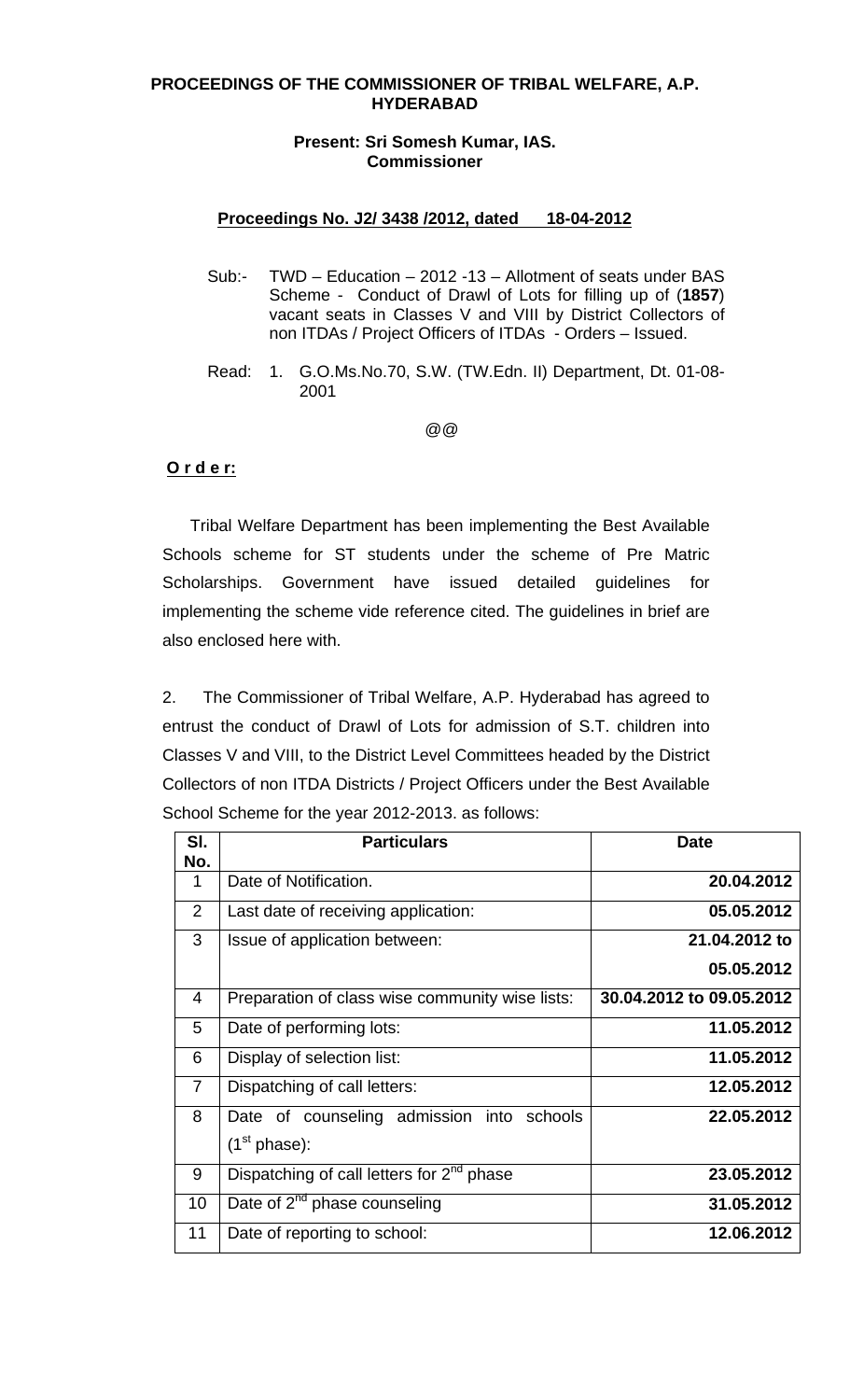3. The circular instructions will be issued by the GURUKULAM to the Project Officers of ITDA Districts and Additional Joint Collectors of non ITDA Districts for admission of S.T. Children into Classes V & VIII under Best Available Schools Scheme also for the academic year 2012-13 as shown in the Annexure enclosed to this Proceedings and necessary guidelines for admissions of Fresh S.T. students and renewal of Best Available Schools under this scheme are also enclosed for ready reference.

 4. As per the Section 13(1) of the Right to Education Act reads that no screening test should be administered for admission of children into Elementary Schools. In view of the statutory provisions, Government decided to give admission to children with out any screening test by issuing a notification, calling for applications a fresh for admissions into Classes V and VIII under Best Available Schools Scheme in the State for the year 2012-13.

Encl: As above.

 **Sd/- Somesh Kumar Commissioner of Tribal Welfare** 

> **E. Ravindra Babu Joint Director (Edn.) (FAC)**

To,

The District Collectors of non ITDA Districts in the State. Copy to all the Project Officers of ITDAs in the State Copy to all Deputy Directors (TW) / District Tribal Welfare Officers in the **State**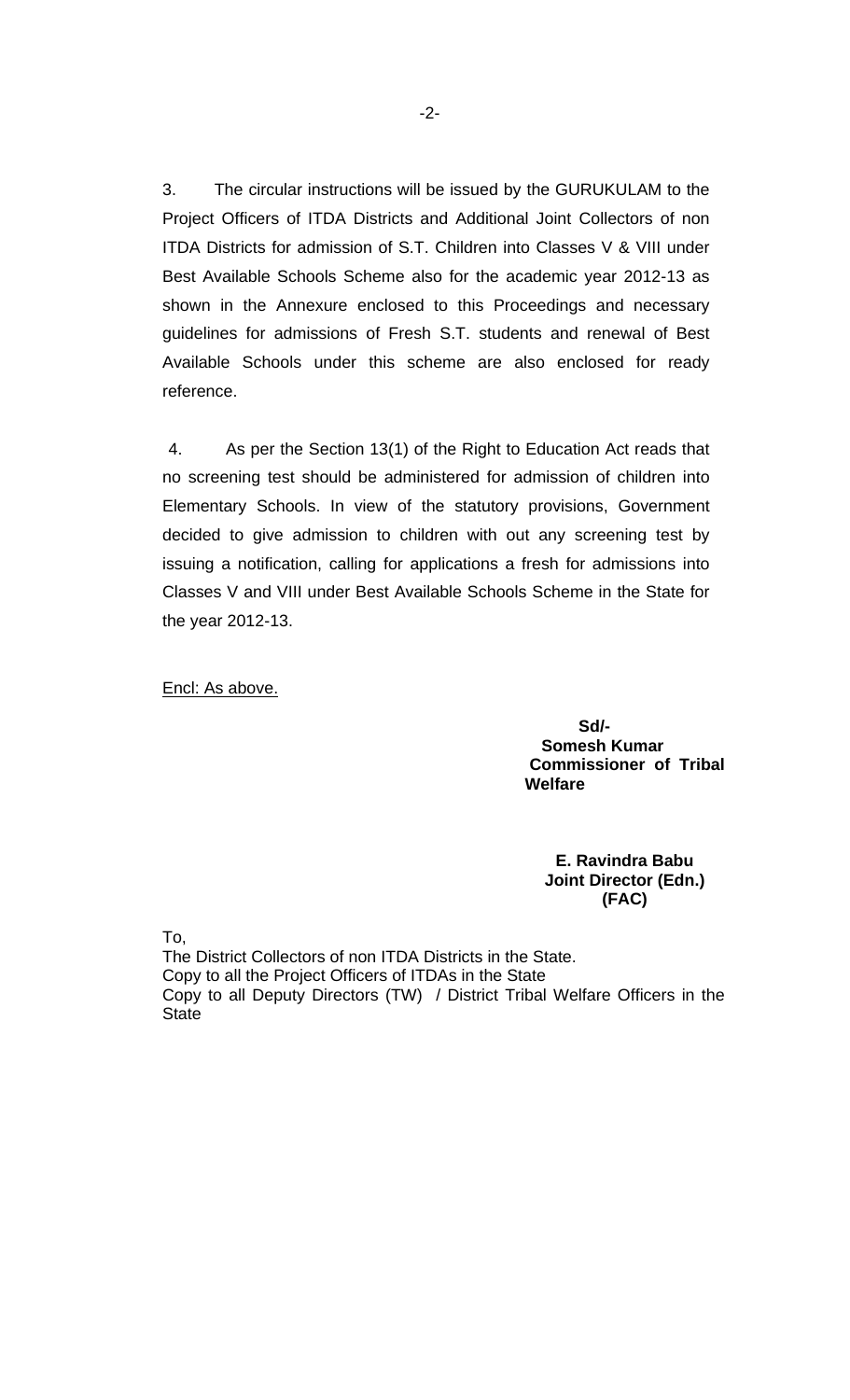# **GUIDELINES**

# **Rc.No.J2/ 3438 /2012, dated: 18-04-2012.**

1. Project Officers of ITDAs, DDs (TW) and District Tribal Welfare Officers are directed to admit the ST students in Best Available Schools in Classes V & VIII duly following the guidelines prescribed in this regard.

# 2. **The admission of the S.T. candidates in Best Available Schools shall be as per G.O.Ms.No.70, S.W. (TW.Edn.II) Department, dated 01.08.01.**

- 2.1 As per the III (b) of the said G.O. "In order to ensure fair representation to all the tribes, the seats allotted to the district shall be allotted to each tribal community, in proportion to its population in the district. If any seat remains unfilled because of lack of applicants from a particular tribe, it shall not be filled in by any other tribe and it shall be carried forward to the next year as backlog".
- 2.2 As per guideline III © of G.O. "33% of the total seats allotted shall be reserved for girl students".
- 2.3 As per guideline III (d) of G.O. "Out of the total seats allotted, 75% shall be filled in Class  $5<sup>th</sup>$  and remaining 25% in Class  $8<sup>th</sup>$ . Admission is barred in other classes".
- 2.4 As per guideline III (e) of G.O. "The number of seats allotted under BAS for SCs and STs put together in a school shall not exceed 35% of the total seats in that school or in any class, therein".
- 2.5 As per guideline VI (3) (a) of G.O. "The admission of students under BAS scheme is restricted only to the district to which the applicant originally belongs".
- 2.6 As per guideline VI (3) (b) of G.O. "ST children whose parental income does not exceed Rs.18000/- p.a. are eligible for admission under this scheme".
- 2.7 As per guideline VI (3) © of G.O. "Only one child from a family shall be eligible for scholarship under this scheme. However, this condition will not be applicable for admission of PTG (Boys & Girls) and S.T. Girls".
- 2.8 As per guideline VI (3) e) of G.O. "Adoption deeds shall not be considered, if the natural parent / parents of the candidate are alive".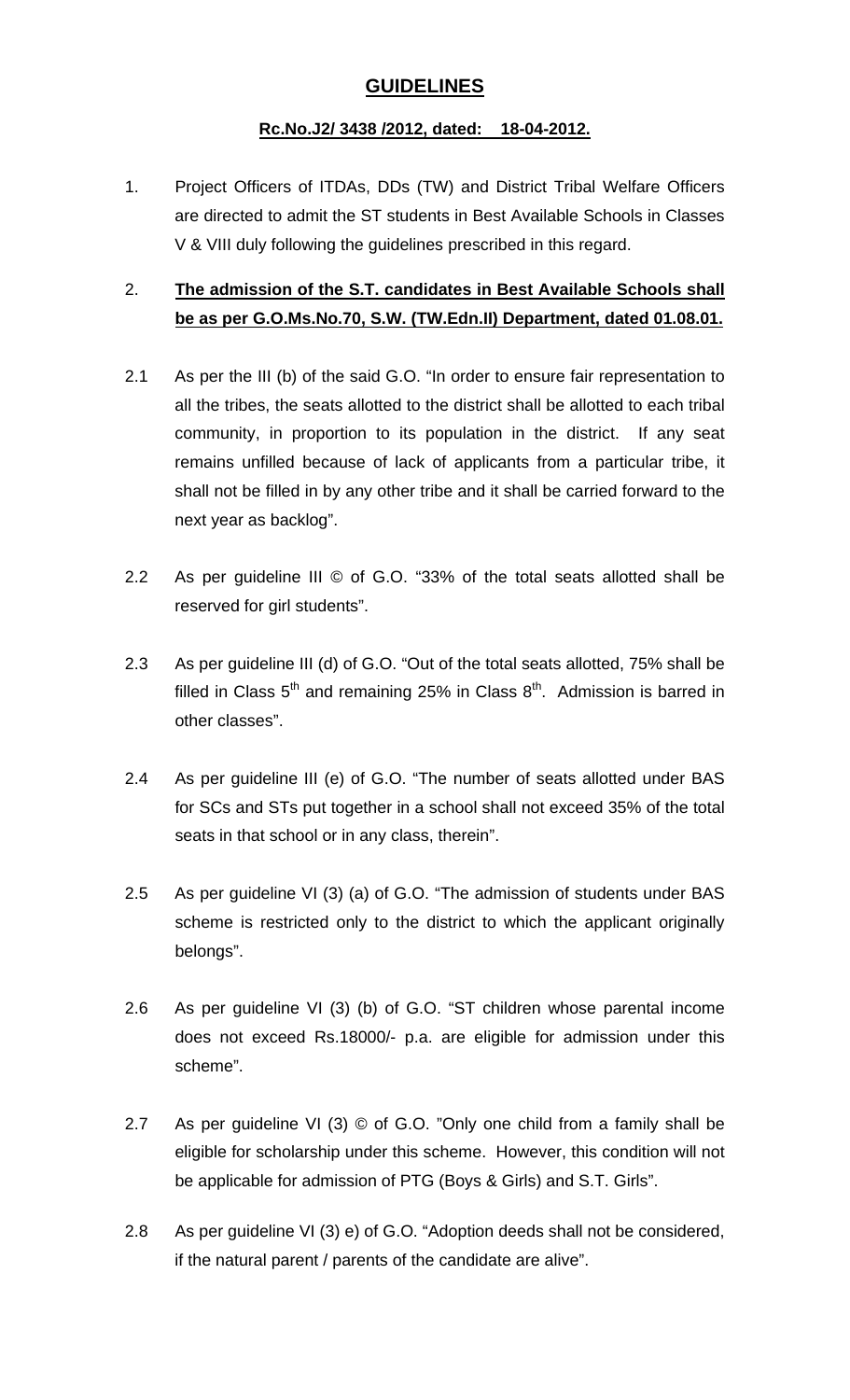2.9 Hence Project Officers, DDs (TW) and District Tribal Welfare Officers shall prepare the list as per the tribe wise allotment of seats and as per the 33% reservation of girl children.

**-2-** 

# **3. Renewal of BAS Schools:**

- 3.1 For the year 2009-10 the State Level Committee has decided on 30.12.2009 that no fresh ST student shall be sponsored in the existing Best Available Schools that have not registered a minimum of 90% pass percentage in the SSC public examinations during the last five years (as per V (I) (b) of GO 70). However, children already admitted in the Institutions shall continue during 2011-12 also.
- 3.2 Further, State Level Committee recommended that wherever the schools have registered less than 75% results in SSC public examination, the schools may be deleted from the list of Best Available Schools and the children studying at present in such schools shall be shifted to other nearby available Best Available Schools as per the choice of the children.
- 4. All the Project Officers of ITDAs, DDs (TW) and District Tribal Welfare Officers are directed to follow the above recommendations of State Level Committee, which are communicated to the respective District Officers for renewal of BAS schools and place it before the District Level Committee and admit the ST students as per merit list in Classes V & VIII.
- 5. The Project Officers, DDs (TW) / District Tribal Welfare Officers shall furnish the list of schools renewed during 2012-13 and school wise children renewed and fresh admissions made during 2012-13 to this office by **30-06-2012** positively and place it in the website also.

 **Sd/- Somesh Kumar Commissioner of Tribal Welfare** 

**E. Ravindra Babu Joint Director (Edn.) (FAC)**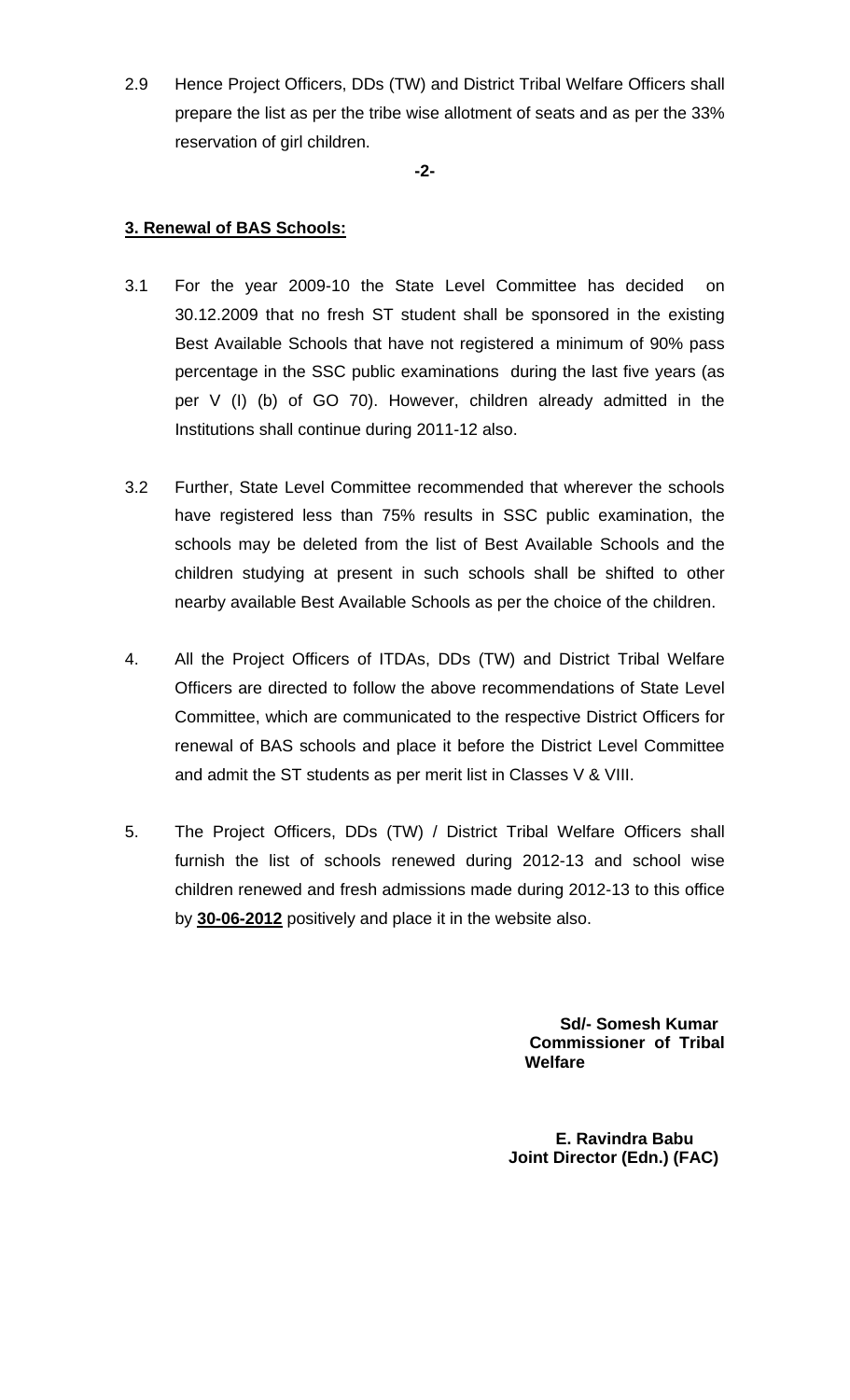### **Annexure to Proceedings No.J2/3438/2012, Dt. 18-04- 2012, Tribal Welfare Department, A.P., Hyderabad.**

# **ALLOTMENT OF SEATS UNDER BEST AVAILABLE SCHOOL SCHEME FOR THE YEAR 2012-13.**

| SI.            |                      | <b>Renewal</b><br><b>BAS</b> | <b>Total No. of</b><br>Seats to be filled |           | <b>Total Seats to be filled</b><br>up in Vacant Seats |  |  |  |  |
|----------------|----------------------|------------------------------|-------------------------------------------|-----------|-------------------------------------------------------|--|--|--|--|
| No.            | <b>District</b>      | <b>students</b><br>2011-12   | (Fresh)                                   | Class - V | <b>Class - VIII</b>                                   |  |  |  |  |
| 1              | $\overline{2}$       | 3                            | 4                                         | 5         | 6                                                     |  |  |  |  |
| 1              | <b>SRIKAKULAM</b>    | 193                          | $*25+45=70$                               | 53        | 17                                                    |  |  |  |  |
| $\mathbf{2}$   | <b>VIZIANAGARAM</b>  | 222                          | $*25+42=67$                               | 50        | 17                                                    |  |  |  |  |
| 3              | <b>VISAKHAPATNAM</b> | 471                          | 178                                       | 134       | 44                                                    |  |  |  |  |
| 4              | <b>EAST GODAVARI</b> | 81                           | 143                                       | 107       | 36                                                    |  |  |  |  |
| 5              | <b>WEST GODAVARI</b> | 64                           | 40                                        | 30        | 10                                                    |  |  |  |  |
| 6              | <b>KRISHNA</b>       | 84                           | 39                                        | 29        | 10                                                    |  |  |  |  |
| $\overline{7}$ | <b>GUNTUR</b>        | 170                          | 65                                        | 49        | 16                                                    |  |  |  |  |
| 8              | <b>PRAKASAM</b>      | 81                           | 59                                        | 44        | 15                                                    |  |  |  |  |
| 9              | <b>NELLORE</b>       | 190                          | 85                                        | 64        | 21                                                    |  |  |  |  |
| 10             | <b>CHITTOOR</b>      | 97                           | 44                                        | 33        | 11                                                    |  |  |  |  |
| 11             | <b>ANANTHAPUR</b>    | 125                          | 30                                        | 23        | $\overline{7}$                                        |  |  |  |  |
| 12             | <b>KADAPA</b>        | 38                           | 29                                        | 22        | $\overline{7}$                                        |  |  |  |  |
| 13             | <b>KURNOOL</b>       | 49                           | 26                                        | 20        | 6                                                     |  |  |  |  |
| 14             | <b>HYDERABAD</b>     | 32                           | 18                                        | 14        | 4                                                     |  |  |  |  |
| 15             | <b>RANGA REDDY</b>   | 73                           | 88                                        | 53        | 35                                                    |  |  |  |  |
| 16             | <b>MAHABUBNAGAR</b>  | 229                          | 99                                        | 74        | 25                                                    |  |  |  |  |
| 17             | <b>KARIMNAGAR</b>    | 70                           | 32                                        | 24        | 8                                                     |  |  |  |  |
| 18             | <b>MEDAK</b>         | 108                          | 49                                        | 37        | 12                                                    |  |  |  |  |
| 19             | <b>NIZAMABAD</b>     | 147                          | 49                                        | 37        | 12                                                    |  |  |  |  |
| 20             | <b>NALGONDA</b>      | 313                          | 102                                       | 77        | 25                                                    |  |  |  |  |
| 21             | <b>ADILABAD</b>      | 320                          | 164                                       | 123       | 41                                                    |  |  |  |  |
| 22             | <b>WARANGAL</b>      | 445                          | 117                                       | 28        | 10                                                    |  |  |  |  |
| 23             | <b>KHAMMAM</b>       | 611                          | 229                                       | 172       | 57                                                    |  |  |  |  |
| 24             | <b>SRISAILAM</b>     | 50                           | 35                                        | 26<br>9   |                                                       |  |  |  |  |
|                | <b>TOTAL</b>         | 4261                         | 1857                                      | 1323      | 455                                                   |  |  |  |  |

• 25 Seats each to Srikakulam and Vizianagaram Districts for admission of Konda Savara (PTG) Children into Class – I in Mont Fort School, Savara Gopalapuram, Veeraghatam Mandal, Srikakulam District.

• 10 Seats to Hyderabad and 23 Seats to Srisailam are given extra due to less number of seats are arrived in the above mentioned proportionate table.

• 79 students were admitted excess during 2011-12 in Warangal Dist. By PO, ITDA. These (79) seats are now adjusted during 2012-13 and hence proposed (38) seats only.

 **Sd/- Somesh Kumar Commissioner of Tribal Welfare** 

> **E. Ravindra Babu Joint Director (Edn.) (FAC)**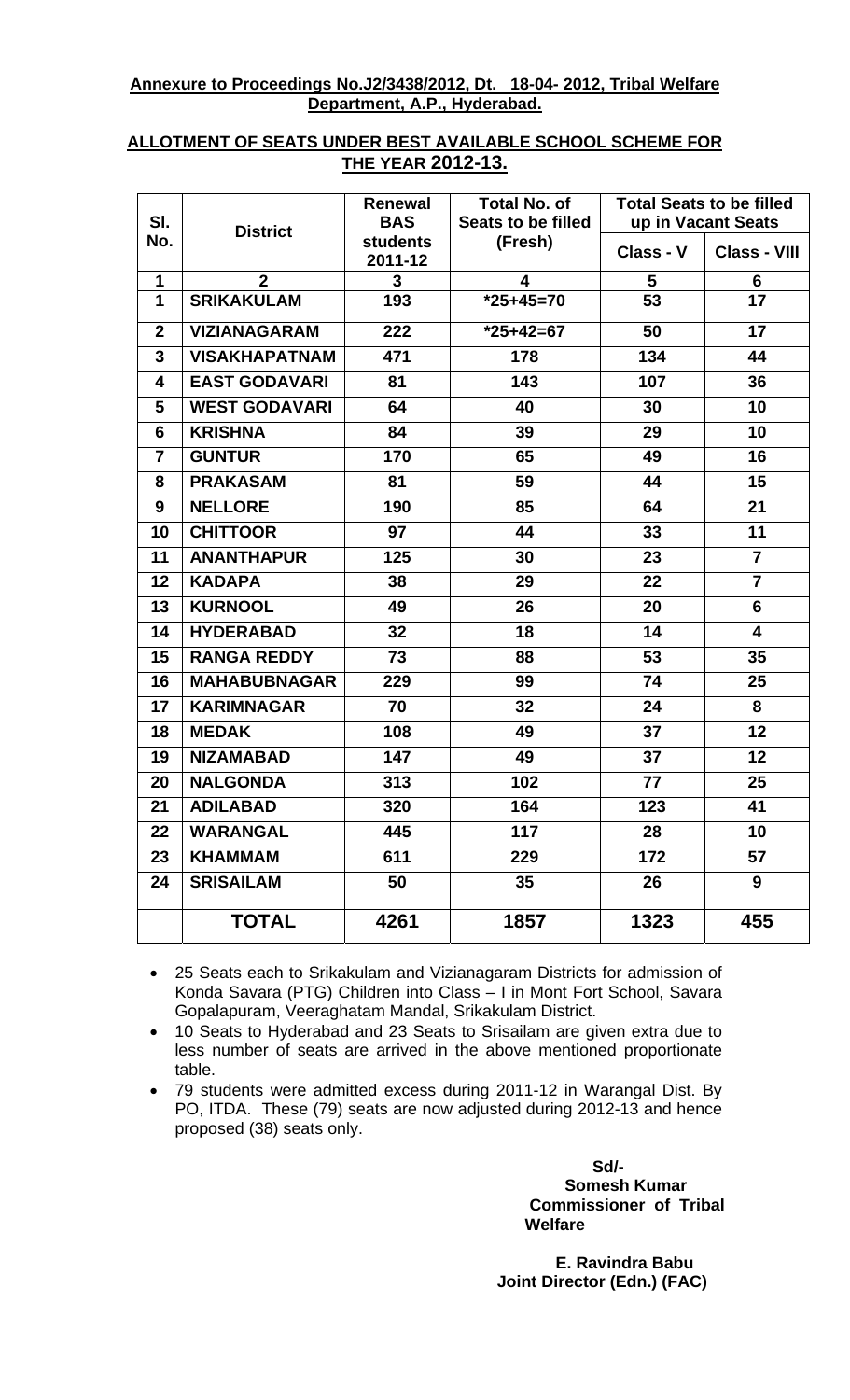# $\delta$ a baba bada asa

# $\kappa$ సరుకుల/పిటిజి/బ్రతిభ పాఠశాలల/ ఆశ్రమ/BAS పాఠశాలల  $\frac{(2012-13)}{20}$ విద్యా సం.// త్రవేశమునకు దరఖాస్తు

ಬ್ $\infty$ ್

| బాలుడు | బాలిక | ।పవేశము కోరు తరగతి | కులము 7ఉపకులము |  |
|--------|-------|--------------------|----------------|--|
|        |       |                    |                |  |
|        |       |                    |                |  |

| $\overline{\text{1)}}$ విద్యార్ది ేపరు | $\ddot{\cdot}$ |  |
|----------------------------------------|----------------|--|
|                                        |                |  |
| 2) తంౖడి పేరు                          | $\ddot{\cdot}$ |  |
| 3) పుట్టిన తేది                        |                |  |
| 4) కులము మరియు ఉపకులము                 | $\ddot{\cdot}$ |  |
| 5) (పస్తుతము చదువుచున్న                |                |  |
|                                        |                |  |
| తరగతి మరియు పాఠశాల పేరు                |                |  |
|                                        |                |  |
| 6) <sub>(</sub> పవేశము కోరుచున్న తరగతి |                |  |
| 7) వార్తిక ఆదాయము                      | ፡              |  |
|                                        |                |  |
| 8) పూర్తి చిరునామా                     | ፡              |  |
| గామము, మండలము,జిల్లా                   |                |  |
| (పిన్ కోడ్ తో సహా),                    |                |  |
|                                        |                |  |
| ఫోన్ నెంబరు.                           |                |  |
| 9) విద్యార్థి సంతకము                   | ፡              |  |
|                                        |                |  |
| $10.$ తండ్రి సంతకము                    | $\ddot{\cdot}$ |  |
| $11.$ ప్రధానోపాధ్యాయుని                |                |  |
| దృవీకరణ                                |                |  |
|                                        |                |  |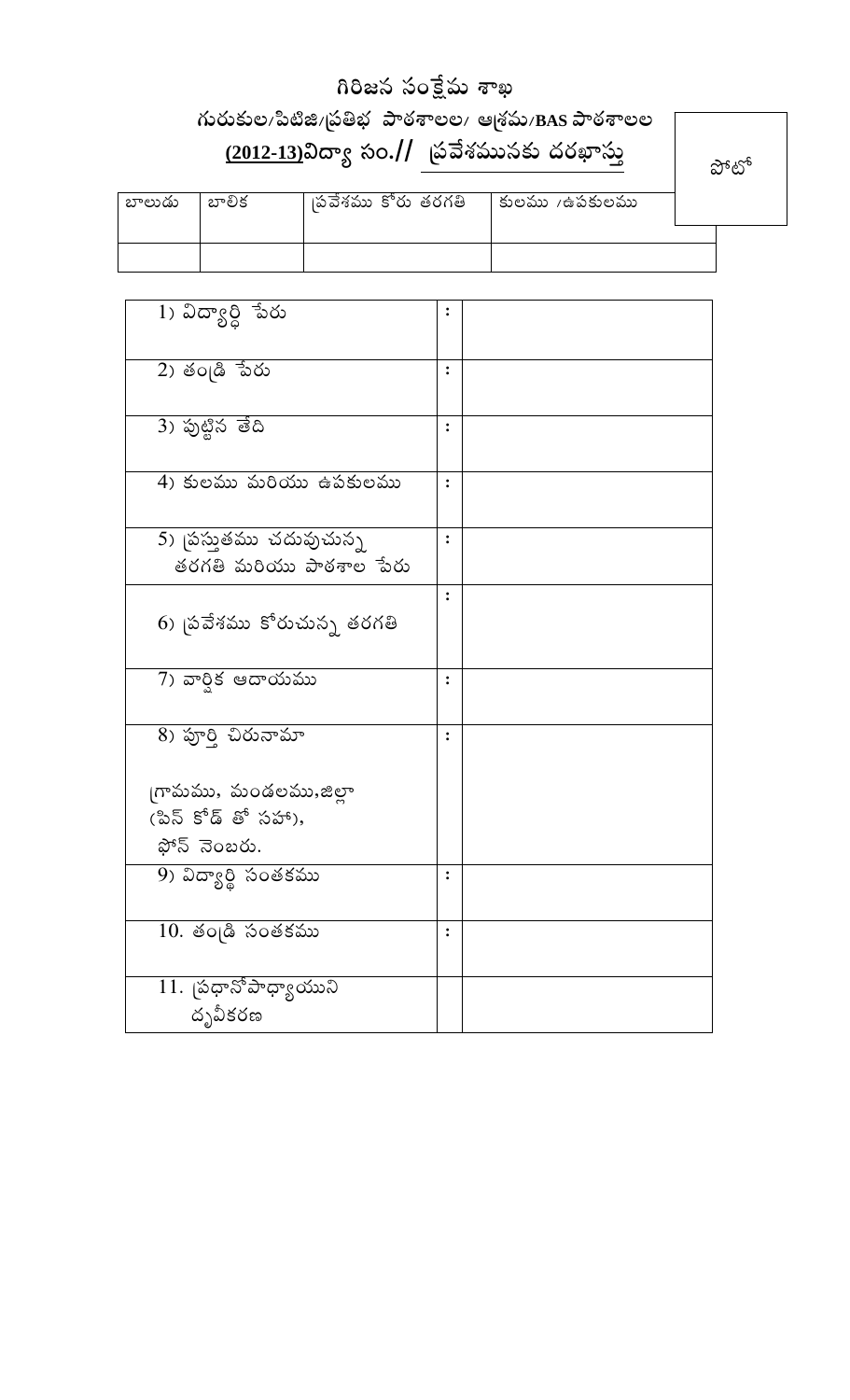#### **APTWREI SOCIETY (GURUKULAM)**

#### **SANCTIONED STRENGTH, RESERVATION PATTERN FOR ADMISSION INTO 5TH CLASS FOR 2012-13**

**Rc.No.13306/D1-Acad/2012, dt. 18 .04.2011,** 

**Annexure-1**

|            |                    |     |                  |        |                   |                    |                |                    |                    | ST/<br>PTG/                   |                         | Yanadi Schools               |                  |             |                |                |                | No. of seats reserved for various PTGs as per population to the | extent of 80& seats |                |                |                |                |                |                |
|------------|--------------------|-----|------------------|--------|-------------------|--------------------|----------------|--------------------|--------------------|-------------------------------|-------------------------|------------------------------|------------------|-------------|----------------|----------------|----------------|-----------------------------------------------------------------|---------------------|----------------|----------------|----------------|----------------|----------------|----------------|
| SI.<br>No. | District & Instt., | Sex | Class            | Intake | <b>OC</b><br>(2%) | <b>SC</b><br>(12%) | Any BC<br>(5%) | <b>AEQ</b><br>(3%) | <b>ST</b><br>(75%) | Yanad<br>PHCs<br>only<br>(3%) | <b>PTG</b>              | Yanadi<br>Other <sup>1</sup> | Yanadi<br>Chella | Paki Yanadi | Chenchu        | Gadaba         | Kolam          | Konda Reddy                                                     | Khond               | Porja          | Konda Savara   | Thoti          | Open for PTG   | Total          | Total<br>seats |
|            | Srikakulam         |     |                  |        |                   |                    |                |                    |                    |                               |                         |                              |                  |             |                |                |                |                                                                 |                     |                |                |                |                |                |                |
|            | Seethampeta        | B   | 5th              | 80     | $\overline{2}$    | 10                 | 4              | $\overline{2}$     | 60                 | $\overline{2}$                | 0                       | $\overline{0}$               | $\overline{0}$   | 0           | $\overline{0}$ | $\Omega$       | $\Omega$       | $\Omega$                                                        | $\overline{0}$      | $\Omega$       | $\overline{0}$ | $\overline{0}$ | $\Omega$       | $\mathbf 0$    | 80             |
|            | 2 Peddamadi        | B   | l <sub>5th</sub> | 80     | $\overline{2}$    | 10                 | 4              | $\overline{2}$     | 60                 | $\overline{2}$                | $\mathbf 0$             | 0l                           | $\Omega$         | 0           | $\overline{0}$ | $\overline{0}$ | $\Omega$       | $\Omega$                                                        | $\overline{0}$      | $\Omega$       | $\overline{0}$ | $\overline{0}$ | $\Omega$       | $\overline{0}$ | 80             |
|            | 3 Seethampeta      |     | G 5th            | 80     | $\overline{2}$    | 10                 | 4              | $\overline{2}$     | 43                 | $\overline{2}$                | 17                      | $\overline{0}$               | $\overline{0}$   | 0           | $\overline{0}$ | $\overline{0}$ | $\overline{0}$ | 12                                                              | $\overline{0}$      | $\overline{0}$ | $\overline{7}$ | $\overline{0}$ | $\overline{3}$ | 17             | 80             |
|            | Dist. Total        |     |                  | 240    | 6                 | 30                 | 12             | 6                  | 163                | $6 \mid$                      | 17                      | $\overline{0}$               | $\overline{0}$   | $\Omega$    | $\overline{0}$ | $\Omega$       | $\Omega$       | 12                                                              | $\overline{0}$      | $\overline{0}$ | $\overline{7}$ | $\Omega$       | $\overline{3}$ | 17             | 240            |
|            | Vizianagaram       |     |                  |        |                   |                    |                |                    |                    |                               |                         |                              |                  |             |                |                |                |                                                                 |                     |                |                |                |                |                |                |
|            | 4 Bhadragiri       |     | B 5th            | 80     | 2                 | 10                 | 4              | $\overline{2}$     | 46                 | $\overline{2}$                | 14                      | $\overline{0}$               | $\overline{0}$   | 0           | $\overline{0}$ | 4              | $\Omega$       | $\Omega$                                                        | $\overline{0}$      | $\Omega$       | 7 <sup>1</sup> | $\Omega$       | $\overline{3}$ | 14             | 80             |
|            | 5P.Konavalasa      | B   | 5th              | 80     | $\overline{2}$    | 10                 | 4              | $\overline{2}$     | 46                 | $\overline{2}$                | 14                      | $\overline{0}$               | $\Omega$         | 0           | $\overline{0}$ | $\Delta$       | $\Omega$       | $\Omega$                                                        | $\Omega$            | $\Omega$       | 7 <sup>1</sup> | $\Omega$       | $\overline{3}$ | 14             | 80             |
|            | 6 Komarada         | B   | 5th              | 80     | $\overline{2}$    | 10                 | 4              | $\overline{c}$     | 46                 | $\overline{2}$                | 14                      | $\overline{0}$               | $\overline{0}$   | 0           | $\overline{0}$ | $\Delta$       | $\Omega$       | $\overline{0}$                                                  | $\overline{0}$      | $\overline{0}$ | 7 <sup>1</sup> | $\Omega$       | 3              | 14             | 80             |
|            | 7 Kurupam          |     | $G$ 5th          | 80     | 2                 | 10                 | 4              | $\overline{2}$     | 46                 | $\overline{2}$                | 14                      | $\overline{0}$               | $\overline{0}$   | 0           | $\overline{0}$ | 4              | $\mathbf 0$    | $\overline{0}$                                                  | $\overline{0}$      | $\overline{0}$ | $\overline{7}$ | $\overline{0}$ | 3              | 14             | 80             |
|            | Dist. Total        |     |                  | 320    | 8                 | 40                 | 16             | 8                  | 184                | 8                             | 56                      | $\overline{0}$               | $\Omega$         | $\Omega$    | $\mathbf 0$    | 16             | $\Omega$       | $\Omega$                                                        | $\mathbf 0$         | $\overline{0}$ | 28             | $\Omega$       | 12             | 56             | 320            |
|            | Vizag              |     |                  |        |                   |                    |                |                    |                    |                               |                         |                              |                  |             |                |                |                |                                                                 |                     |                |                |                |                |                |                |
|            | 8 Tummalavalasa    |     | B 5th            | 80     | $\overline{2}$    | 10                 | 4              | $\sqrt{2}$         | 58                 | $\overline{2}$                | $\overline{\mathbf{c}}$ | $\overline{0}$               | $\overline{0}$   | 0           | $\overline{0}$ | $\Omega$       |                | $\Omega$                                                        | $\overline{0}$      | 1              | $\overline{0}$ | $\overline{0}$ | $\Omega$       |                | 80             |
|            | 9 Koyyuru          | B   | 5th              | 80     | $\overline{2}$    | 10                 | 4              | $\overline{2}$     | 58                 | $\overline{2}$                | $\overline{c}$          | $\mathbf 0$                  | $\Omega$         | 0           | $\overline{0}$ | $\Omega$       |                | $\overline{0}$                                                  | 0                   |                | $\overline{0}$ | $\overline{0}$ | $\Omega$       | $\overline{2}$ | 80             |
|            | 10 Peddabailu      | B   | 5th              | 80     | $\overline{2}$    | 10                 | 4              | $\overline{2}$     | 58                 | $\overline{2}$                | $\overline{2}$          | $\overline{0}$               | $\overline{0}$   | 0           | $\overline{0}$ | $\overline{0}$ |                | $\overline{0}$                                                  | $\overline{0}$      | $\mathbf{1}$   | $\overline{0}$ | $\overline{0}$ | $\Omega$       | $\overline{2}$ | 80             |
|            | 11 Upper Sileru    | B   | 5th              | 80     | $\overline{2}$    | 10                 | 4              | $\overline{2}$     | 58                 | $\overline{2}$                | $\overline{c}$          | $\Omega$                     | $\Omega$         | 0           | $\overline{0}$ | $\Omega$       |                | $\Omega$                                                        | $\overline{0}$      |                | $\overline{0}$ | $\overline{0}$ | $\Omega$       |                | 80             |
|            | 12 G. Madugula     | B   | l5th             | 80     | $\overline{2}$    | 10                 | 4              | $\overline{2}$     | 58                 | $\overline{2}$                | $\overline{\mathbf{c}}$ | $\overline{0}$               | $\Omega$         | 0           | $\overline{0}$ | $\Omega$       |                | $\Omega$                                                        | $\Omega$            |                | $\overline{0}$ | $\Omega$       | $\Omega$       |                | 80             |
|            | 13 Vizag           | B   | 5th              | 80     | $\Omega$          | $\overline{0}$     | $\overline{0}$ | 4                  | 73                 | $\overline{3}$                | $\overline{0}$          | $\overline{0}$               | $\Omega$         | 0           | $\overline{0}$ | $\overline{0}$ | $\Omega$       | $\Omega$                                                        | $\Omega$            | $\overline{0}$ | $\overline{0}$ | $\Omega$       | $\Omega$       | $\overline{0}$ | 80             |
|            | 14 G.K. Veedhi     | B   | 5th              | 60     |                   |                    | $\overline{3}$ | $\overline{2}$     | 43                 | $\overline{2}$                | $\overline{2}$          | $\mathbf 0$                  | $\overline{0}$   | 0           | $\mathbf 0$    | $\overline{0}$ |                | $\overline{0}$                                                  | $\overline{0}$      | 1              | $\overline{0}$ | $\overline{0}$ | $\overline{0}$ |                | 60             |
|            | 15 Paderu          | G   | 5th              | 80     | 2                 | 10                 | 4              | $\overline{2}$     | 46                 | $\overline{2}$                | 14                      | $\Omega$                     | $\Omega$         | 0           | $\overline{0}$ | $\overline{2}$ | $\Omega$       |                                                                 | 61                  | $\overline{2}$ | $\overline{0}$ | $\overline{0}$ | $\overline{3}$ | 14             | 80             |
|            | 16 Araku valley    |     | G 5th            | 80     | $\overline{2}$    | 10                 | 4              | $\overline{c}$     | 46                 | $\overline{2}$                | 14                      | $\overline{0}$               | $\overline{0}$   | 0           | $\overline{0}$ | $\overline{2}$ | $\overline{0}$ | $\mathbf{1}$                                                    | 6                   | $\overline{2}$ | $\overline{0}$ | $\Omega$       | $\overline{3}$ | 14             | 80             |
|            | Dist. Total        |     |                  | 700    | 15                | 77                 | 31             | 20                 | 498                | 19                            | 40                      | $\overline{0}$               | $\overline{0}$   | 0           | $\mathbf 0$    | $\overline{4}$ | 6              | $\overline{2}$                                                  | 12                  | 10             | $\overline{0}$ | $\overline{0}$ | 61             | 40             | 700            |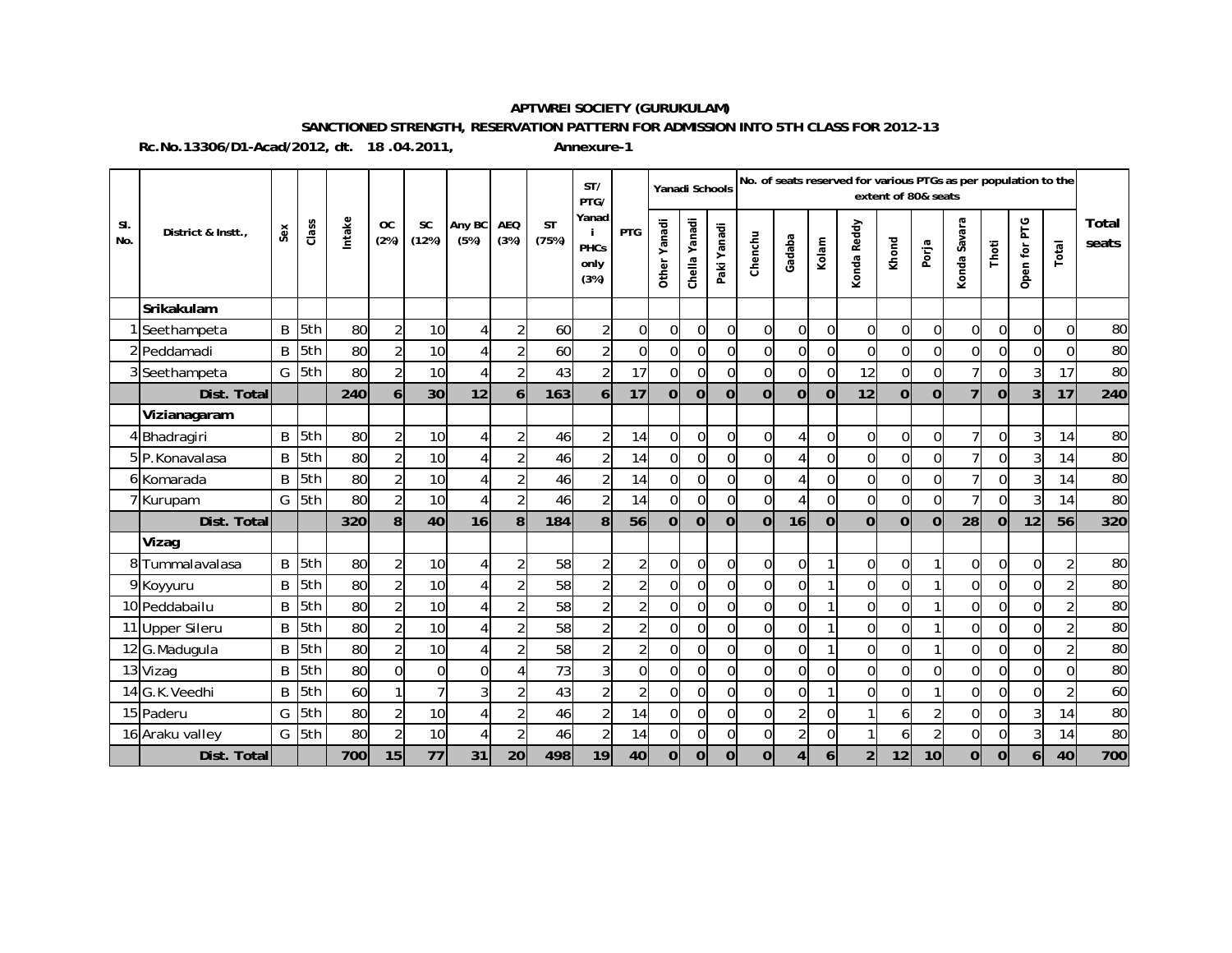|            |                    |     |         |       |                   |                    |                |                    |                    | ST/<br>PTG/                                |                         | Yanadi Schools |                |                  |                  |                |                | No. of seats reserved for various PTGs as per population to the | extent of 80& seats |                |                |                |                |                |                |
|------------|--------------------|-----|---------|-------|-------------------|--------------------|----------------|--------------------|--------------------|--------------------------------------------|-------------------------|----------------|----------------|------------------|------------------|----------------|----------------|-----------------------------------------------------------------|---------------------|----------------|----------------|----------------|----------------|----------------|----------------|
| SI.<br>No. | District & Instt., | Sex | Class   | ntake | <b>OC</b><br>(2%) | <b>SC</b><br>(12%) | Any BC<br>(5%) | <b>AEQ</b><br>(3%) | <b>ST</b><br>(75%) | Yanad<br>j.<br><b>PHCs</b><br>only<br>(3%) | <b>PTG</b>              | Other Yanadi   | Chella Yanadi  | Paki Yanadi      | Chenchu          | Gadaba         | Kolam          | Konda Reddy                                                     | Khond               | Porja          | Konda Savara   | Thoti          | Open for PTG   | Total          | Total<br>seats |
|            | East Godavari      |     |         |       |                   |                    |                |                    |                    |                                            |                         |                |                |                  |                  |                |                |                                                                 |                     |                |                |                |                |                |                |
|            | 17 R.C. Varam      | B   | 5th     | 80    | $\overline{c}$    | 10                 | 4              | $\overline{2}$     | 60                 | $\sqrt{2}$                                 | 0                       | $\overline{0}$ | $\overline{0}$ | 0                | $\boldsymbol{0}$ | $\overline{0}$ | $\mathbf 0$    | $\mathbf 0$                                                     | $\mathbf 0$         | $\overline{0}$ | $\mathbf 0$    | $\overline{0}$ | 0              | $\overline{0}$ | 80             |
|            | 18 Addatheegala    | B   | 5th     | 80    | $\overline{a}$    | 10                 | 4              | $\overline{2}$     | 60                 | $\overline{2}$                             | $\overline{0}$          | $\overline{0}$ | $\Omega$       | $\Omega$         | $\mathbf 0$      | $\mathbf 0$    | $\Omega$       | $\overline{0}$                                                  | $\mathbf 0$         | $\Omega$       | $\mathbf 0$    | $\Omega$       | $\Omega$       | $\overline{0}$ | 80             |
|            | 19 RC Varam        | G   | 5th     | 80    | $\overline{2}$    | 10                 | 4              | $\overline{2}$     | 38                 | $\overline{c}$                             | 22                      | $\mathbf 0$    | $\mathbf 0$    | $\mathbf 0$      | $\mathbf 0$      | $\mathbf 0$    | $\Omega$       | 17                                                              | $\mathbf 0$         | 1              | $\mathbf 0$    | $\mathbf 0$    |                | 22             | 80             |
|            | 20 Rajavommangi    | G   | 5th     | 80    | $\overline{2}$    | 10                 | 4              | $\overline{2}$     | 38                 | $\overline{2}$                             | 22                      | $\overline{0}$ | $\overline{0}$ | $\overline{0}$   | $\boldsymbol{0}$ | $\overline{0}$ | $\overline{0}$ | 17                                                              | $\boldsymbol{0}$    | 1              | $\overline{0}$ | $\mathbf 0$    |                | 22             | 80             |
|            | 21 Y.Ramavaram     | G   | 5th     | 80    | $\overline{2}$    | 10                 | 4              | $\overline{2}$     | 38                 | $\overline{2}$                             | 22                      | $\mathbf 0$    | $\mathbf 0$    | $\mathbf 0$      | $\mathbf 0$      | $\overline{0}$ | $\Omega$       | 17                                                              | $\mathbf 0$         | 1              | $\mathbf 0$    | $\overline{0}$ |                | 22             | 80             |
|            | Dist. Total        |     |         | 400   | 10                | 50                 | 20             | 10                 | 234                | 10                                         | 66                      | $\overline{0}$ | $\overline{0}$ | $\mathbf 0$      | $\overline{0}$   | $\overline{0}$ | $\mathbf 0$    | $\overline{51}$                                                 | $\mathbf 0$         | 3              | $\overline{0}$ | $\Omega$       | 12             | 66             | 400            |
|            | West Godavari      |     |         |       |                   |                    |                |                    |                    |                                            |                         |                |                |                  |                  |                |                |                                                                 |                     |                |                |                |                |                |                |
| 22         | Jeelugumilli       | B   | 5th     | 80    | $\overline{2}$    | 10                 | 4              | $\overline{2}$     | 55                 | $\sqrt{2}$                                 | 5                       | $\Omega$       | $\Omega$       | $\boldsymbol{0}$ | $\mathbf{1}$     | $\Omega$       | $\Omega$       | $\mathbf{3}$                                                    | $\boldsymbol{0}$    | $\Omega$       | $\pmb{0}$      | $\Omega$       |                | 5              | 80             |
|            | 23 K.R.Puram       | B   | 5th     | 80    | $\overline{2}$    | 10                 | 4              | $\overline{2}$     | 55                 | $\overline{2}$                             | 5                       | $\mathbf 0$    | $\mathbf 0$    | $\mathbf 0$      | $\mathbf{1}$     | $\Omega$       | $\overline{0}$ | $\mathbf{3}$                                                    | $\mathbf 0$         | $\overline{0}$ | $\mathbf 0$    | $\mathbf 0$    |                | 5              | 80             |
|            | 24 Buttayyagudem   |     | G 5th   | 80    | $\overline{2}$    | 10                 | 4              | $\overline{2}$     | 55                 | $\overline{2}$                             | 5                       | $\Omega$       | $\mathbf 0$    | 0                | $\mathbf{1}$     | $\Omega$       | $\mathbf{0}$   | 3                                                               | $\mathbf 0$         | $\Omega$       | $\mathbf 0$    | $\overline{0}$ | $\mathbf{1}$   | 5              | 80             |
|            | Dist. Total        |     |         | 240   | 6                 | 30                 | 12             | 6                  | 165                | 6                                          | 15                      | $\overline{0}$ | $\Omega$       | $\Omega$         | 3                | $\overline{0}$ | $\Omega$       | 9                                                               | $\Omega$            | $\overline{0}$ | $\Omega$       | $\Omega$       | $\overline{3}$ | 15             | 240            |
|            | Krishna            |     |         |       |                   |                    |                |                    |                    |                                            |                         |                |                |                  |                  |                |                |                                                                 |                     |                |                |                |                |                |                |
|            | 25 Vissannapeta    |     | $G$ 5th | 80    | $\overline{c}$    | 10                 | $\overline{4}$ | $\overline{2}$     | 57                 | $\overline{2}$                             | 3                       | $\overline{0}$ | $\overline{0}$ | $\mathbf 0$      | $\boldsymbol{0}$ | $\overline{0}$ | $\Omega$       | $\overline{2}$                                                  | $\mathbf 0$         | $\Omega$       | $\overline{0}$ | $\Omega$       |                | 3              | 80             |
|            | Dist. Total        |     |         | 80    | $\overline{2}$    | 10                 | 4              | $\overline{2}$     | 57                 | $\overline{2}$                             | $\overline{3}$          | $\overline{0}$ | $\mathbf 0$    | $\Omega$         | $\mathbf 0$      | $\mathbf 0$    | $\Omega$       | $\overline{2}$                                                  | $\mathbf 0$         | $\mathbf 0$    | $\overline{0}$ | $\Omega$       | $\mathbf{1}$   | 3              | 80             |
|            | Prakasam           |     |         |       |                   |                    |                |                    |                    |                                            |                         |                |                |                  |                  |                |                |                                                                 |                     |                |                |                |                |                |                |
|            | 26 Dornala         |     | G 5th   | 60    | $\mathbf{1}$      | $\overline{7}$     | 3              | $\sqrt{2}$         | 43                 | $\overline{2}$                             | $\overline{\mathbf{c}}$ | $\mathbf 0$    | $\mathbf 0$    | $\mathbf 0$      | $\sqrt{2}$       | $\mathbf 0$    | 0              | $\Omega$                                                        | $\mathbf 0$         | 0              | $\mathbf 0$    | $\Omega$       | $\mathbf 0$    | $\overline{0}$ | 60             |
|            | Dist. Total        |     |         | 60    | $\mathbf{1}$      | $\overline{7}$     | 3              | $\overline{2}$     | 43                 | $\overline{2}$                             | $\overline{2}$          | $\mathbf 0$    | $\mathbf 0$    | $\mathbf 0$      | $\overline{2}$   | $\mathbf 0$    | $\mathbf 0$    | $\mathbf 0$                                                     | $\mathbf 0$         | $\overline{0}$ | $\overline{0}$ | $\overline{0}$ | $\Omega$       | $\overline{0}$ | 60             |
|            | <b>Nellore</b>     |     |         |       |                   |                    |                |                    |                    |                                            |                         |                |                |                  |                  |                |                |                                                                 |                     |                |                |                |                |                |                |
| 27         | Kodavalur          |     | G 5th   | 80    | $\overline{2}$    | 10                 | $\overline{4}$ | $\overline{2}$     | 60                 | $\overline{2}$                             | $\overline{0}$          | $\Omega$       | $\Omega$       | $\overline{0}$   | $\mathbf 0$      | $\Omega$       | $\mathbf{0}$   | $\Omega$                                                        | $\mathbf 0$         | $\Omega$       | $\overline{0}$ | $\overline{0}$ | $\Omega$       | $\overline{0}$ | 80             |
|            | Dist. Total        |     |         | 80    | $\overline{2}$    | 10                 | $\overline{4}$ | $\overline{2}$     | 60                 | $\overline{2}$                             | $\overline{0}$          | $\overline{0}$ | $\overline{0}$ | $\overline{0}$   | $\overline{0}$   | $\overline{0}$ | $\overline{0}$ | $\overline{0}$                                                  | $\overline{0}$      | $\overline{0}$ | $\overline{0}$ | $\Omega$       | $\overline{0}$ | $\overline{0}$ | 80             |
|            | Chittoor           |     |         |       |                   |                    |                |                    |                    |                                            |                         |                |                |                  |                  |                |                |                                                                 |                     |                |                |                |                |                |                |
|            | 28 Srikalahasthi   | B   | 5th     | 80    | $\overline{0}$    | $\overline{0}$     | $\overline{0}$ | $\pmb{4}$          | 73                 | $\overline{3}$                             | 0                       | $\overline{0}$ | $\mathbf 0$    | $\mathbf 0$      | $\boldsymbol{0}$ | $\mathbf 0$    | $\mathbf{0}$   | $\Omega$                                                        | $\mathbf 0$         | $\mathbf 0$    | $\mathbf 0$    | $\mathbf 0$    | $\overline{0}$ | $\overline{0}$ | 80             |
| 29         | Srikalahasthi      |     | G 5th   | 80    | $\overline{2}$    | 10                 | 4              | $\overline{2}$     | 59                 | $\overline{2}$                             | 1                       | $\overline{0}$ | $\overline{0}$ | $\overline{0}$   | $\mathbf{1}$     | $\Omega$       | $\Omega$       | $\overline{0}$                                                  | $\overline{0}$      | $\overline{0}$ | $\mathbf 0$    | $\Omega$       | $\Omega$       | 1              | 80             |
|            | Dist. Total        |     |         | 160   | $\overline{2}$    | 10                 | $\overline{4}$ | 6                  | 132                | 5                                          | 1                       | $\overline{0}$ | $\overline{0}$ | $\mathbf 0$      | $\mathbf{1}$     | $\overline{0}$ | $\overline{0}$ | $\mathbf 0$                                                     | $\overline{0}$      | $\overline{0}$ | $\overline{0}$ | $\Omega$       | $\Omega$       | $\mathbf{1}$   | 160            |
|            | Kurnool            |     |         |       |                   |                    |                |                    |                    |                                            |                         |                |                |                  |                  |                |                |                                                                 |                     |                |                |                |                |                |                |
|            | 30 Srisailam       |     | B 5th   | 80    | $\overline{2}$    | 10                 | $\overline{4}$ | $\sqrt{2}$         | 53                 | $\overline{2}$                             | 7                       | $\Omega$       | $\Omega$       | $\mathbf 0$      | 6                | $\Omega$       | $\Omega$       | $\Omega$                                                        | $\mathbf 0$         | $\Omega$       | $\Omega$       | $\Omega$       |                | $\overline{7}$ | 80             |
|            |                    |     |         | 80    | $\overline{2}$    | 10 <sup>1</sup>    | $\overline{4}$ | $\overline{2}$     | 53                 | $\overline{2}$                             | $\overline{7}$          | $\overline{0}$ | $\mathbf 0$    | $\mathbf 0$      | $\mathbf{6}$     | $\Omega$       | $\overline{0}$ | $\overline{0}$                                                  | $\overline{0}$      | $\overline{0}$ | $\Omega$       | $\Omega$       | $\mathbf{1}$   | $\overline{7}$ | 80             |
|            | Kadapa             |     |         |       |                   |                    |                |                    |                    |                                            |                         |                |                |                  |                  |                |                |                                                                 |                     |                |                |                |                |                |                |
|            | 31 Rayachoti       |     | G 5th   | 80    | $\overline{2}$    | 10                 | 4              | $\overline{2}$     | 59                 | $\overline{2}$                             | 1                       | $\mathbf 0$    | $\mathbf 0$    | $\boldsymbol{0}$ | $\mathbf{1}$     | $\mathbf 0$    | $\mathbf 0$    | $\mathbf 0$                                                     | $\mathbf 0$         | $\mathbf 0$    | $\mathbf 0$    | $\mathbf 0$    | $\mathbf 0$    | 1              | 80             |
|            | Dist. Total        |     |         | 80    | $\overline{2}$    | 10                 | $\overline{4}$ | $\overline{2}$     | 59                 | $\overline{2}$                             | $\mathbf{1}$            | $\overline{0}$ | $\mathbf 0$    | $\overline{0}$   | $\mathbf{1}$     | $\mathbf 0$    | $\mathbf 0$    | $\mathbf 0$                                                     | $\mathbf 0$         | $\overline{0}$ | $\Omega$       | $\Omega$       | $\overline{0}$ | $\mathbf{1}$   | 80             |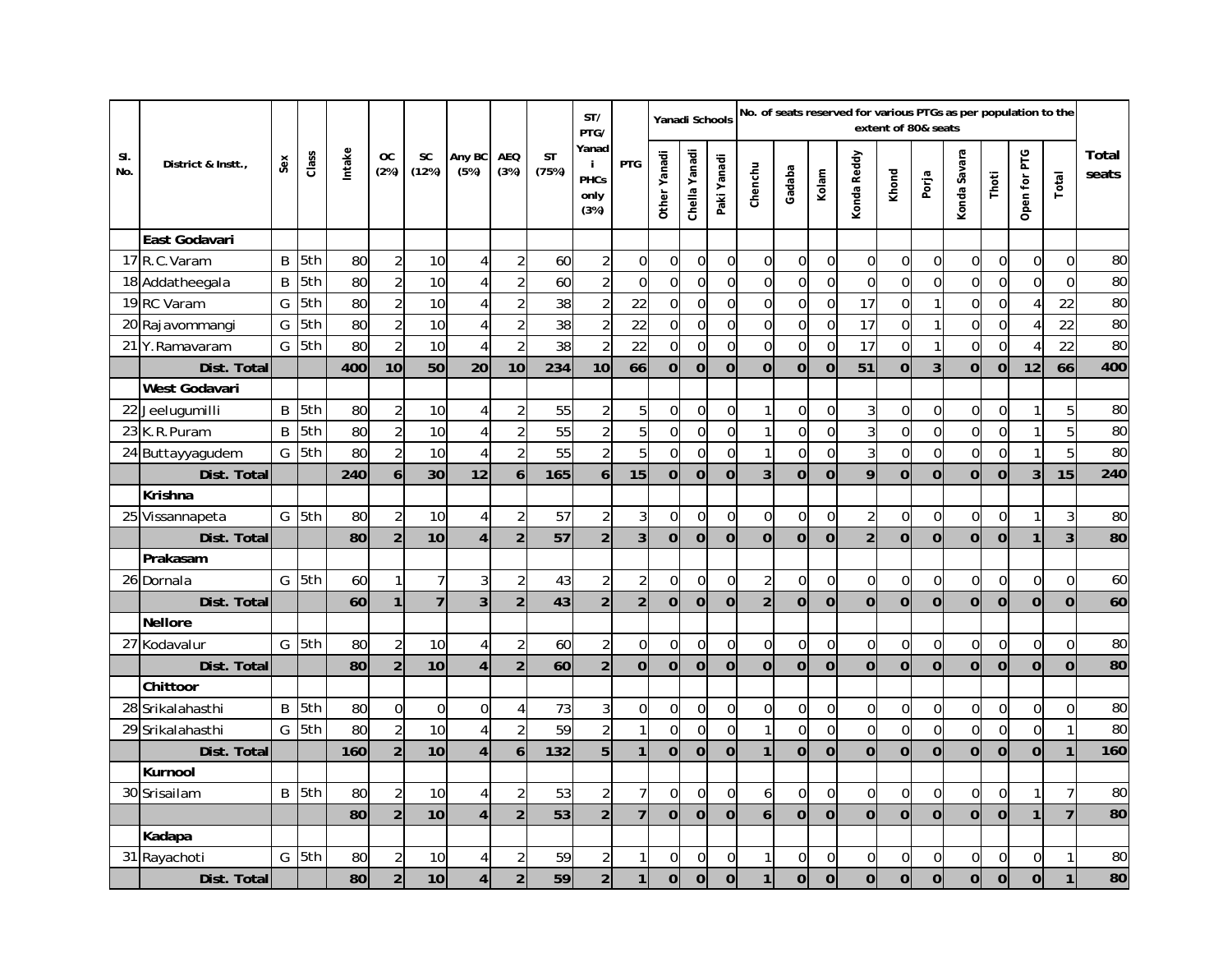|            |                   |              |       |        |                   |                 |                |                    |                    | ST/<br>PTG/                          |                         | Yanadi Schools               |                  |                |                |                |                | No. of seats reserved for various PTGs as per population to the | extent of 80& seats |                |                  |             |                |                |                |
|------------|-------------------|--------------|-------|--------|-------------------|-----------------|----------------|--------------------|--------------------|--------------------------------------|-------------------------|------------------------------|------------------|----------------|----------------|----------------|----------------|-----------------------------------------------------------------|---------------------|----------------|------------------|-------------|----------------|----------------|----------------|
| SI.<br>No. | District & Instt. | Sex          | Class | Intake | <b>OC</b><br>(2%) | SC<br>(12%)     | Any BC<br>(5%) | <b>AEQ</b><br>(3%) | <b>ST</b><br>(75%) | Yanad<br><b>PHCs</b><br>only<br>(3%) | <b>PTG</b>              | Yanadi<br>Other <sup>1</sup> | Yanadi<br>Chella | Paki Yanadi    | Chenchu        | Gadaba         | Kolam          | Konda Reddy                                                     | Khond               | Porja          | Konda Savara     | Thoti       | Open for PTG   | Total          | Total<br>seats |
|            | Anantapur         |              |       |        |                   |                 |                |                    |                    |                                      |                         |                              |                  |                |                |                |                |                                                                 |                     |                |                  |             |                |                |                |
| 32         | Gollaladoddi      | B            | 5th   | 80     | $\overline{2}$    | 10 <sup>1</sup> | 4              | $\overline{2}$     | 60                 | $\overline{2}$                       | $\Omega$                | $\Omega$                     | $\Omega$         | $\overline{0}$ | $\overline{0}$ | $\Omega$       | $\Omega$       | $\Omega$                                                        | $\overline{0}$      | $\Omega$       | $\mathbf 0$      | $\Omega$    | $\Omega$       | $\overline{0}$ | 80             |
|            | 33 Tanakallu      | G            | 5th   | 80     | $\overline{2}$    | 10 <sup>1</sup> | 4              | $\overline{2}$     | 60                 | $\overline{2}$                       | $\overline{0}$          | $\overline{0}$               | 0                | $\Omega$       | $\overline{0}$ | $\Omega$       | $\Omega$       | $\Omega$                                                        | $\Omega$            | $\Omega$       | $\mathbf 0$      | $\Omega$    | $\Omega$       | $\Omega$       | 80             |
|            | Dist. Total       |              |       | 160    | 4                 | 20              | 8              | $\overline{4}$     | 120                | $\overline{4}$                       | $\overline{0}$          | $\overline{0}$               | $\Omega$         | $\overline{0}$ | $\overline{0}$ | $\Omega$       | $\Omega$       | $\overline{0}$                                                  | $\Omega$            | $\Omega$       | $\overline{0}$   | $\Omega$    | $\overline{0}$ | $\Omega$       | 160            |
|            | Mahaboobnagar     |              |       |        |                   |                 |                |                    |                    |                                      |                         |                              |                  |                |                |                |                |                                                                 |                     |                |                  |             |                |                |                |
|            | 34 Balanagar      | $\sf B$      | 5th   | 80     | $\overline{2}$    | 10              | $\overline{4}$ | $\overline{2}$     | 60                 | $\overline{\mathbf{c}}$              | $\overline{0}$          | $\overline{0}$               | $\mathbf 0$      | $\overline{0}$ | $\overline{0}$ | $\overline{0}$ | $\mathbf 0$    | $\overline{0}$                                                  | $\pmb{0}$           | $\overline{0}$ | $\pmb{0}$        | $\mathbf 0$ | $\Omega$       | $\overline{0}$ | 80             |
|            | 35 Kalwakurthy    | G            | 5th   | 80     | $\overline{2}$    | 10              | 4              | $\overline{2}$     | 57                 | $\overline{2}$                       | $\overline{3}$          | $\mathbf 0$                  | $\mathbf 0$      | $\overline{0}$ | $\sqrt{2}$     | $\Omega$       | $\overline{0}$ | $\Omega$                                                        | $\mathbf 0$         | $\Omega$       | $\boldsymbol{0}$ | 0           |                | 3              | 80             |
|            | 36 Wanaparthy     | G            | 5th   | 80     | $\overline{2}$    | 10              | 4              | $\overline{2}$     | 57                 | $\overline{2}$                       | $\overline{3}$          | $\overline{0}$               | $\overline{0}$   | $\overline{0}$ | $\overline{2}$ | $\Omega$       | $\Omega$       | $\Omega$                                                        | $\Omega$            | $\Omega$       | $\mathbf 0$      | $\Omega$    |                | 3              | 80             |
|            | Dist. Total       |              |       | 240    | 6                 | 30              | 12             | 6 <sup>1</sup>     | 174                | 6 <sup>1</sup>                       | 6 <sup>1</sup>          | $\overline{0}$               | $\Omega$         | $\overline{0}$ | $\overline{4}$ | $\Omega$       | $\Omega$       | $\Omega$                                                        | $\mathbf 0$         | $\overline{0}$ | $\Omega$         | $\Omega$    | $\overline{2}$ | 6              | 240            |
|            | Medak             |              |       |        |                   |                 |                |                    |                    |                                      |                         |                              |                  |                |                |                |                |                                                                 |                     |                |                  |             |                |                |                |
|            | 37 Narsapoor      | B            | 5th   | 80     | $\overline{2}$    | 10 <sup>1</sup> | 4              | $\overline{2}$     | 60                 | $\overline{2}$                       | $\overline{0}$          | $\overline{0}$               | $\overline{0}$   | $\overline{0}$ | $\overline{0}$ | $\Omega$       | $\Omega$       | $\Omega$                                                        | $\overline{0}$      | $\Omega$       | $\mathbf 0$      | $\Omega$    | $\Omega$       | $\overline{0}$ | 80             |
|            | 38 Hatnoora       | $\mathsf{B}$ | 5th   | 80     |                   |                 |                | $\overline{4}$     | 73                 | $\overline{3}$                       | $\overline{0}$          | $\overline{0}$               | 0                | $\Omega$       | $\overline{0}$ | $\Omega$       | $\Omega$       | $\Omega$                                                        | $\Omega$            | $\Omega$       | $\mathbf 0$      | $\Omega$    | $\Omega$       | $\Omega$       | 80             |
|            | Dist. Total       |              |       | 160    | $\overline{2}$    | 10 <sup>1</sup> | $\overline{4}$ | 6                  | 133                | 5                                    | $\overline{0}$          | $\overline{0}$               | $\Omega$         | $\overline{0}$ | $\overline{0}$ | $\Omega$       | $\Omega$       | $\overline{0}$                                                  | $\Omega$            | $\Omega$       | $\overline{0}$   | $\Omega$    | $\overline{0}$ | $\Omega$       | 160            |
|            | Rangareddy        |              |       |        |                   |                 |                |                    |                    |                                      |                         |                              |                  |                |                |                |                |                                                                 |                     |                |                  |             |                |                |                |
|            | 39 Kulakacherla   | B            | 5th   | 80     | $\overline{2}$    | 10              | $\overline{4}$ | $\overline{2}$     | 58                 | $\overline{\mathbf{c}}$              | $\overline{2}$          | 0                            | 0                | $\overline{0}$ | $\sqrt{2}$     | $\overline{0}$ | $\mathbf 0$    | $\overline{0}$                                                  | $\mathbf 0$         | $\overline{0}$ | $\mathbf 0$      | $\mathbf 0$ | $\Omega$       | $\overline{c}$ | 80             |
|            | Dist. Total       |              |       | 80     | $\overline{2}$    | 10 <sup>1</sup> | 4              | $\overline{2}$     | 58                 | $\overline{2}$                       | $\overline{2}$          | $\overline{0}$               | $\overline{0}$   | $\overline{0}$ | $\overline{2}$ | $\Omega$       | $\overline{0}$ | $\mathbf 0$                                                     | $\overline{0}$      | $\overline{0}$ | $\overline{0}$   | $\Omega$    | $\Omega$       | $\overline{2}$ | 80             |
|            | Nalgonda          |              |       |        |                   |                 |                |                    |                    |                                      |                         |                              |                  |                |                |                |                |                                                                 |                     |                |                  |             |                |                |                |
|            | 40 Miryalaquda    | $\sf B$      | 5th   | 80     | $\overline{2}$    | 10              | 4              | $\overline{2}$     | 60                 | $\overline{2}$                       | $\overline{0}$          | $\overline{0}$               | $\boldsymbol{0}$ | $\overline{0}$ | $\overline{0}$ | $\overline{0}$ | $\mathbf 0$    | $\overline{0}$                                                  | $\overline{0}$      | $\overline{0}$ | $\pmb{0}$        | $\mathbf 0$ | $\overline{0}$ | $\Omega$       | 80             |
|            | 41 Damaracherla   | G            | 5th   | 80     | $\overline{2}$    | 10              | 4              | $\overline{2}$     | 59                 | $\overline{2}$                       |                         | $\mathbf 0$                  | $\mathbf 0$      | 0              |                | $\Omega$       | $\overline{0}$ | $\Omega$                                                        | $\pmb{0}$           | $\Omega$       | $\mathbf 0$      | 0           | $\Omega$       |                | 80             |
|            | 42 Thungathrthy   | G            | 5th   | 80     | $\overline{2}$    | 10              | 4              | $\overline{2}$     | 59                 | $\overline{2}$                       |                         | $\Omega$                     | $\Omega$         | 0              | $\mathbf{1}$   | $\Omega$       | $\Omega$       | $\Omega$                                                        | $\mathbf 0$         | $\Omega$       | $\mathbf 0$      | $\Omega$    | $\Omega$       |                | 80             |
|            | 43 Deverakoda     | G            | 5th   | 80     | $\overline{2}$    | 10              | 4              | $\overline{2}$     | 59                 | $\overline{2}$                       | 1                       | 0                            | 0                | $\overline{0}$ | $\mathbf{1}$   | $\overline{0}$ | 0              | $\overline{0}$                                                  | $\overline{0}$      | $\overline{0}$ | $\mathbf 0$      | 0           | $\overline{0}$ |                | 80             |
|            | Dist. Total       |              |       | 320    | 8                 | 40              | 16             | 8                  | 237                | 8                                    | $\overline{\mathbf{3}}$ | $\overline{0}$               | $\overline{0}$   | 0              | 3              | 0              | $\mathbf 0$    | $\overline{0}$                                                  | $\mathbf 0$         | $\mathbf 0$    | $\overline{0}$   | 0           | $\overline{0}$ | $\overline{2}$ | 320            |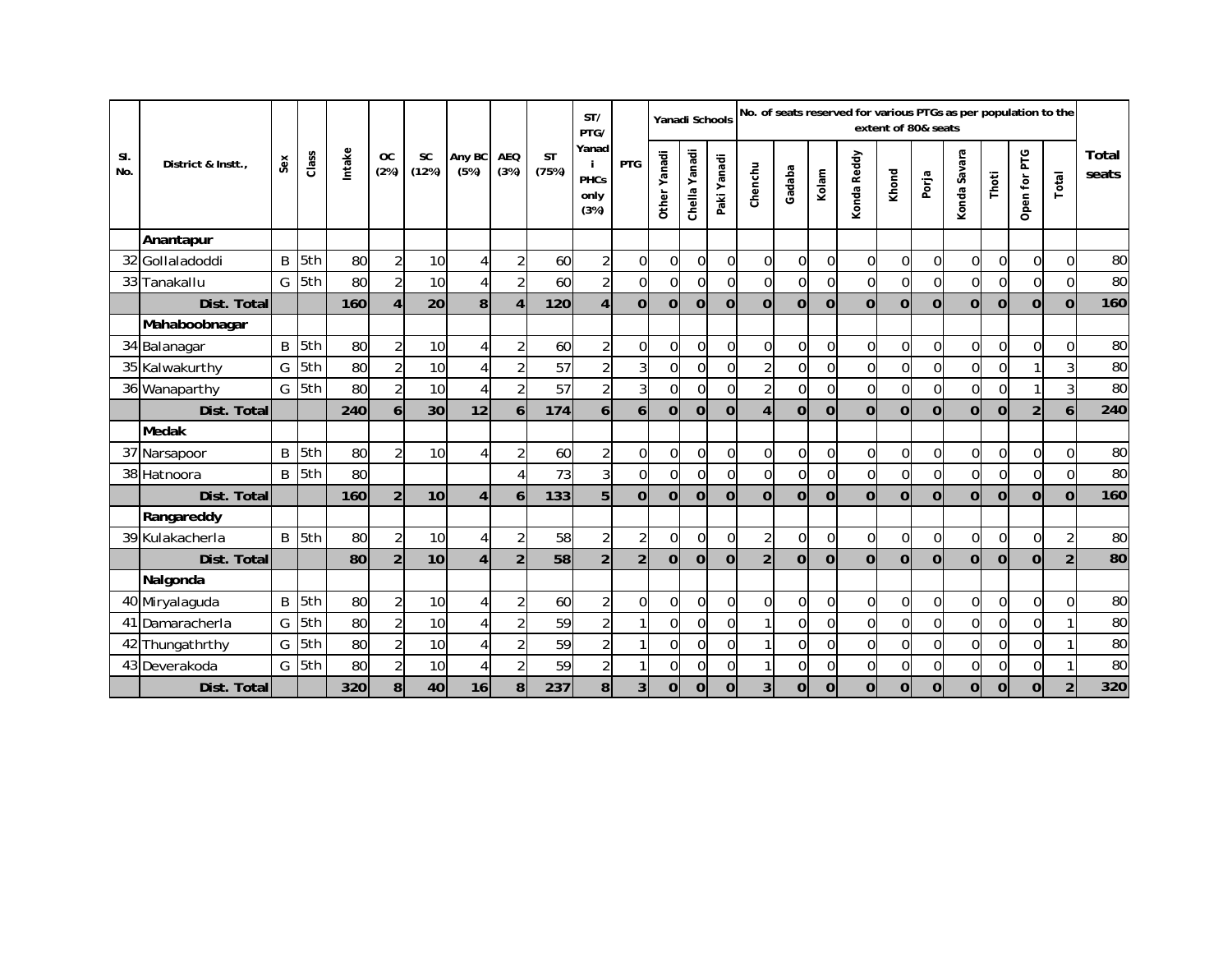| No. of seats reserved for various PTGs as per population to the<br>ST/<br>Yanadi Schools<br>extent of 80& seats<br>PTG/ |                    |        |       |       |                   |                    |                |                    |                    |                                            |                  |                |                  |                |                |                |                |                |                |                |                |                |                |                |                 |
|-------------------------------------------------------------------------------------------------------------------------|--------------------|--------|-------|-------|-------------------|--------------------|----------------|--------------------|--------------------|--------------------------------------------|------------------|----------------|------------------|----------------|----------------|----------------|----------------|----------------|----------------|----------------|----------------|----------------|----------------|----------------|-----------------|
| SI.<br>No.                                                                                                              | District & Instt., | $s$ ex | Class | ntake | <b>OC</b><br>(2%) | <b>SC</b><br>(12%) | Any BC<br>(5%) | <b>AEQ</b><br>(3%) | <b>ST</b><br>(75%) | Yanad<br>-i<br><b>PHCs</b><br>only<br>(3%) | <b>PTG</b>       | Other Yanadi   | Yanadi<br>Chella | Paki Yanadi    | Chenchu        | Gadaba         | Kolam          | Konda Reddy    | Khond          | Porja          | Konda Savara   | Thoti          | Open for PTG   | Total          | Total<br>seats  |
|                                                                                                                         | Karimnagar         |        |       |       |                   |                    |                |                    |                    |                                            |                  |                |                  |                |                |                |                |                |                |                |                |                |                |                |                 |
|                                                                                                                         | 44 Kataram         | B      | 5th   | 80    | $\overline{2}$    | 10                 | 4              | $\overline{2}$     | 59                 | $\overline{2}$                             | 1                | $\overline{0}$ | $\overline{0}$   | $\overline{0}$ | $\mathbf{1}$   | $\overline{0}$ | $\Omega$       | $\overline{0}$ | $\overline{0}$ | $\mathbf 0$    | $\overline{0}$ | $\overline{0}$ | $\Omega$       |                | 80              |
|                                                                                                                         | 45 Marrimadla      | B      | 5th   | 80    | $\overline{2}$    | 10                 | 4              | $\overline{a}$     | 59                 | 2                                          | 1                | $\Omega$       | $\Omega$         | $\Omega$       | $\mathbf{1}$   | $\Omega$       | $\Omega$       | $\Omega$       | $\Omega$       | $\overline{0}$ | $\overline{0}$ | $\Omega$       | $\Omega$       | $\mathbf{1}$   | 80              |
|                                                                                                                         | 46 Yellareddypet   | G      | 5th   | 80    | $\overline{2}$    | 10                 | 4              | $\overline{a}$     | 58                 | $\overline{2}$                             | $\overline{a}$   | $\overline{0}$ | $\mathbf{0}$     | $\Omega$       | $\mathbf{1}$   | $\Omega$       | $\Omega$       | $\Omega$       | $\Omega$       | $\Omega$       | $\overline{0}$ |                | $\Omega$       | $\overline{2}$ | 80              |
|                                                                                                                         | Dist. Total        |        |       | 240   | 6                 | 30                 | 12             | 6                  | 176                | 6                                          | $\overline{4}$   | $\overline{0}$ | $\mathbf 0$      | $\overline{0}$ | 3              | $\overline{0}$ | $\overline{0}$ | $\overline{0}$ | $\overline{0}$ | $\overline{0}$ | $\overline{0}$ | 1              | $\overline{0}$ | $\overline{4}$ | 240             |
|                                                                                                                         | Nizamabad          |        |       |       |                   |                    |                |                    |                    |                                            |                  |                |                  |                |                |                |                |                |                |                |                |                |                |                |                 |
| 47                                                                                                                      | Gandhari           | B      | 5th   | 80    | $\overline{a}$    | 10                 | $\overline{4}$ | $\overline{2}$     | 59                 | $\overline{c}$                             | 1                | $\overline{0}$ | $\overline{0}$   | $\overline{0}$ | $\pmb{0}$      | $\overline{0}$ | $\Omega$       | $\overline{0}$ | $\overline{0}$ | 0              | $\overline{0}$ | $\overline{0}$ |                |                | 80              |
|                                                                                                                         | Dist. Total        |        |       | 80    | $\overline{2}$    | 10                 | $\overline{4}$ | $\overline{2}$     | 59                 | $\overline{2}$                             | $\mathbf{1}$     | $\overline{0}$ | $\overline{0}$   | $\overline{0}$ | $\mathbf 0$    | $\mathbf 0$    | $\overline{0}$ | $\mathbf 0$    | $\overline{0}$ | $\overline{0}$ | $\overline{0}$ | $\overline{0}$ | 1 <sup>1</sup> | 1              | 80              |
|                                                                                                                         | Khammam            |        |       |       |                   |                    |                |                    |                    |                                            |                  |                |                  |                |                |                |                |                |                |                |                |                |                |                |                 |
|                                                                                                                         | 48 Gundala         | B      | 5th   | 80    | $\overline{2}$    | 10                 | 4              | $\overline{a}$     | 60                 | $\overline{2}$                             | $\overline{0}$   | $\overline{0}$ | $\mathbf 0$      | $\mathbf 0$    | $\pmb{0}$      | $\Omega$       | $\Omega$       | $\overline{0}$ | $\overline{0}$ | 0              | $\overline{0}$ | $\overline{0}$ | $\Omega$       | $\mathbf 0$    | 80              |
|                                                                                                                         | 49 K.S.D.Site      | B      | 5th   | 80    | $\overline{a}$    | 10                 | 4              | $\overline{a}$     | 60                 | $\overline{2}$                             | $\overline{0}$   | $\overline{0}$ | $\mathbf 0$      | $\mathbf 0$    | $\mathbf 0$    | $\mathbf 0$    | $\Omega$       | $\overline{0}$ | $\overline{0}$ | $\mathbf 0$    | $\overline{0}$ | $\overline{0}$ | $\Omega$       | $\overline{0}$ | 80              |
|                                                                                                                         | 50 Dammapeta       | B      | 5th   | 80    | $\overline{2}$    | 10                 | 4              | $\overline{a}$     | 60                 | $\overline{2}$                             | $\overline{0}$   | $\overline{0}$ | $\mathbf 0$      | $\mathbf 0$    | $\mathbf 0$    | $\mathbf 0$    | $\Omega$       | $\mathbf 0$    | $\overline{0}$ | $\mathbf 0$    | $\overline{0}$ | $\overline{0}$ | $\Omega$       | $\overline{0}$ | $\overline{80}$ |
|                                                                                                                         | 51 Bhadrachalam    | G      | 5th   | 80    | $\overline{2}$    | 10                 | 4              | $\overline{a}$     | 59                 | $\overline{a}$                             | 1                | $\overline{0}$ | $\mathbf{0}$     | $\overline{0}$ | $\mathbf 0$    | $\mathbf{0}$   | $\Omega$       | $\overline{0}$ | $\overline{0}$ | $\mathbf 0$    | $\overline{0}$ | $\overline{0}$ |                |                | 80              |
|                                                                                                                         | 52 Kunavaram       | G      | 5th   | 80    | $\overline{2}$    | 10                 | 4              | $\overline{a}$     | 59                 | $\overline{2}$                             | 1                | $\overline{0}$ | $\mathbf 0$      | $\mathbf 0$    | $\pmb{0}$      | $\Omega$       | $\Omega$       |                | $\overline{0}$ | $\mathbf 0$    | $\overline{0}$ | $\overline{0}$ | $\Omega$       |                | 80              |
|                                                                                                                         | 53 Sudimalla       | G      | 5th   | 80    | $\overline{2}$    | 10                 | 4              | $\overline{2}$     | 59                 | $\overline{2}$                             | 1                | $\Omega$       | 0                | $\overline{0}$ | $\overline{0}$ | $\Omega$       | $\Omega$       |                | $\Omega$       | $\overline{0}$ | $\Omega$       | $\Omega$       | $\Omega$       |                | 80              |
|                                                                                                                         | Dist. Total        |        |       | 480   | 12                | 60                 | 24             | 12                 | 357                | 12                                         | $\overline{3}$   | $\overline{0}$ | $\overline{0}$   | $\Omega$       | $\Omega$       | $\overline{0}$ | $\Omega$       | $\overline{2}$ | $\overline{0}$ | $\overline{0}$ | $\overline{0}$ | $\Omega$       |                | 3              | 480             |
|                                                                                                                         | Warangal           |        |       |       |                   |                    |                |                    |                    |                                            |                  |                |                  |                |                |                |                |                |                |                |                |                |                |                |                 |
|                                                                                                                         | 54 Damaravoncha    | B      | 5th   | 80    | $\overline{2}$    | 10                 | $\overline{4}$ | $\overline{2}$     | 59                 | $\overline{2}$                             | 1                | $\overline{0}$ | $\overline{0}$   | $\Omega$       | $\mathbf{1}$   | $\Omega$       | $\Omega$       | $\overline{0}$ | $\overline{0}$ | $\overline{0}$ | $\overline{0}$ | $\Omega$       | $\Omega$       | $\mathbf{1}$   | 80              |
|                                                                                                                         | 55 Eturunagaram    | B      | 5th   | 80    | $\overline{2}$    | 10                 | 4              | $\overline{2}$     | 59                 | $\overline{2}$                             | 1                | $\overline{0}$ | $\overline{0}$   | $\mathbf 0$    | $\mathbf{1}$   | $\Omega$       | $\Omega$       | $\overline{0}$ | $\overline{0}$ | $\mathbf 0$    | $\overline{0}$ | $\overline{0}$ | $\Omega$       |                | 80              |
|                                                                                                                         | 56 Ashoknagar      | B      | 5th   | 80    | $\overline{2}$    | 10                 | 4              | $\overline{a}$     | 59                 | $\overline{2}$                             | 1                | $\overline{0}$ | 0                | $\mathbf 0$    | $\mathbf{1}$   | $\Omega$       | $\Omega$       | $\overline{0}$ | $\overline{0}$ | $\mathbf 0$    | $\overline{0}$ | $\overline{0}$ | $\Omega$       |                | 80              |
|                                                                                                                         | 57 Marripeda       | B      | 5th   | 80    | $\overline{2}$    | 10                 | 4              | $\overline{a}$     | 59                 |                                            | 1                | $\overline{0}$ | $\mathbf 0$      | $\overline{0}$ | $\mathbf{1}$   | $\overline{0}$ | $\Omega$       | $\overline{0}$ | $\overline{0}$ | 0              | $\overline{0}$ | $\overline{0}$ | $\Omega$       |                | 80              |
|                                                                                                                         | 58 Warangal        | B      | 5th   | 80    | $\overline{0}$    | $\Omega$           | $\Omega$       | $\overline{4}$     | 73                 | 3                                          | 0                | $\overline{0}$ | $\overline{0}$   | $\mathbf 0$    | 0              | $\Omega$       | $\Omega$       | $\Omega$       | $\mathbf 0$    | 0              | $\overline{0}$ | $\Omega$       | $\Omega$       | $\overline{0}$ | 80              |
|                                                                                                                         | 59 Kothaguda       | G      | 5th   | 80    | $\overline{2}$    | 10                 | $\overline{4}$ | $\overline{a}$     | 59                 | $\overline{2}$                             | 1                | $\overline{0}$ | $\mathbf{0}$     | $\overline{0}$ | $\mathbf{1}$   | $\overline{0}$ | $\Omega$       | $\overline{0}$ | $\overline{0}$ | $\mathbf 0$    | $\overline{0}$ | $\overline{0}$ | $\Omega$       |                | 80              |
|                                                                                                                         | 60 Kuravi          |        | G 5th | 80    | $\overline{a}$    | 10                 | 4              | $\overline{a}$     | 59                 | $\overline{2}$                             | 1                | $\Omega$       | $\overline{0}$   | $\mathbf 0$    | $\mathbf{1}$   | $\Omega$       | $\Omega$       | $\mathbf 0$    | $\overline{0}$ | $\mathbf 0$    | $\overline{0}$ | $\overline{0}$ | $\Omega$       |                | 80              |
|                                                                                                                         | Dist. Total        |        |       | 560   | 12                | 60                 | 24             | 16                 | 427                | 15                                         | $\boldsymbol{6}$ | $\overline{0}$ | $\overline{0}$   | $\overline{0}$ | 6              | $\mathbf 0$    | $\overline{0}$ | $\mathbf 0$    | $\mathbf 0$    | $\overline{0}$ | $\overline{0}$ | $\overline{0}$ | Οl             | $\mathbf{6}$   | 560             |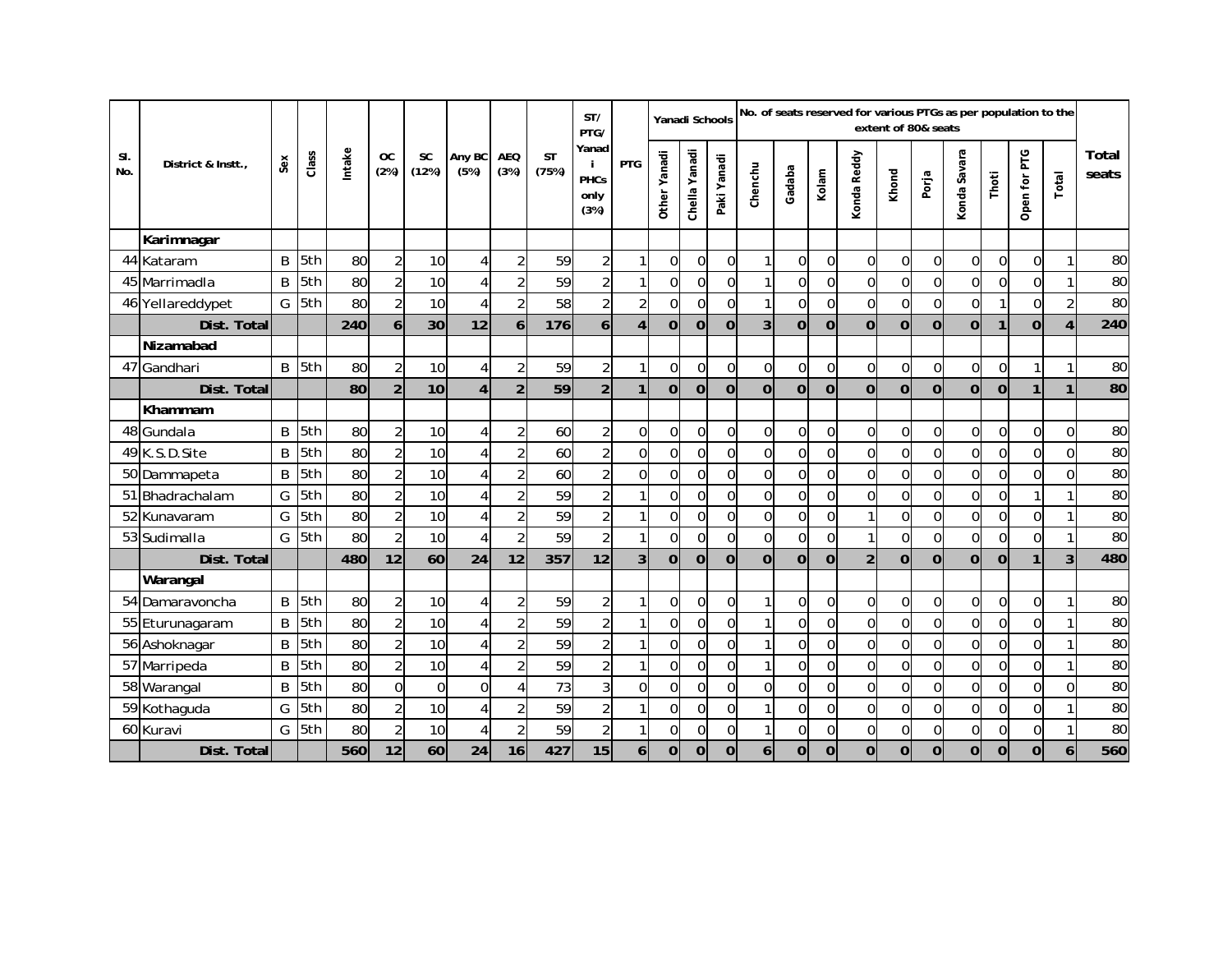|            |                    |        |       |        |                   |                    |                |                    |                    |                                      | ST/<br>PTG/     |                      |                              |                   |              |                 |       |                                    | Yanadi Schools No. of seats reserved for various PTGs as per population to the | extent of 80& seats |                             |                |                                    |        |                |  |
|------------|--------------------|--------|-------|--------|-------------------|--------------------|----------------|--------------------|--------------------|--------------------------------------|-----------------|----------------------|------------------------------|-------------------|--------------|-----------------|-------|------------------------------------|--------------------------------------------------------------------------------|---------------------|-----------------------------|----------------|------------------------------------|--------|----------------|--|
| SI.<br>No. | District & Instt., | $s$ ex | Class | Intake | <b>OC</b><br>(2%) | <b>SC</b><br>(12%) | Any BC<br>(5%) | <b>AEQ</b><br>(3%) | <b>ST</b><br>(75%) | Yanad<br><b>PHCs</b><br>only<br>(3%) | <b>PTG</b>      | ā<br>ã<br>><br>Other | ਰ<br>2°<br>ø<br>ω<br>릏<br>ర్ | anadi<br>äki<br>௳ | Chenchu      | Gadaba          | Kolam | Reddy<br>nda<br>$\bar{\circ}$<br>⊻ | Khond                                                                          | Porja               | ω<br>ಸ<br>$s_{av}$<br>Konda | Thoti          | ပို<br>ட்<br>ίōι<br>pen<br>$\circ$ | otal   | Total<br>seats |  |
|            | Adilabad           |        |       |        |                   |                    |                |                    |                    |                                      |                 |                      |                              |                   |              |                 |       |                                    |                                                                                |                     |                             |                |                                    |        |                |  |
|            | 61 Utnoor          | B      | 5th   | 80     | $\mathfrak{D}$    | <b>10</b>          | 4              |                    | 60                 |                                      | $\Omega$        | ΟI                   | ΟI                           | $\Omega$          | $\Omega$     | $\Omega$        | ΩI    | $\Omega$                           | $\Omega$                                                                       | $\Omega$            | 01                          | $\Omega$       | ΩI                                 |        | 80             |  |
|            | 62 Adilabad        |        | B 5th | 80     |                   | 10 <sub>l</sub>    |                |                    | 60                 |                                      | $\Omega$        | Οl                   | ΟI                           | $\Omega$          | ΩI           |                 | ΩI    | 01                                 | $\Omega$                                                                       |                     | 0                           | 0l             | ΩI                                 |        | 80             |  |
|            | 63 Echoda          |        | B 5th | 80     |                   | 10 <sub>1</sub>    |                |                    | 60                 |                                      | $\Omega$        | ΩI                   | ΩI                           | $\Omega$          | $\Omega$     |                 | ΩI    | ΩI                                 | ΩI                                                                             | $\Omega$            | 01                          | 0l             | ΩI                                 |        | 80             |  |
|            | 64 Asifabad        |        | G 5th | 80     | $\mathfrak{D}$    | 10 <sup>1</sup>    | 4              |                    | 52                 |                                      | 8               | ΟI                   | $\Omega$                     | $\Omega$          | $\Omega$     | 61              | ΟI    | $\Omega$                           | $\Omega$                                                                       | 01                  | 01                          |                |                                    | 8      | 80             |  |
|            | 65 Echoda          |        | G 5th | 80     |                   | 10 <sup>1</sup>    |                |                    | 52                 |                                      | 81              | 01                   | 01                           | $\Omega$          | $\Omega$     | ωI              | ΩI    | ΩI                                 | ΩI                                                                             | $\Omega$            | 01                          |                |                                    | 8      | 80             |  |
|            | Dist. Total        |        |       | 400    | 10 <sup>1</sup>   | 50                 | <b>20</b>      | 10 <sup>1</sup>    | 284                | 10 <sub>l</sub>                      | 16 <sup>1</sup> | <sup>0</sup>         | $\Omega$                     | $\overline{0}$    | <sup>o</sup> | 12 <sub>1</sub> | ΩI    | $\Omega$                           | $\Omega$                                                                       | $\Omega$            | $\Omega$                    | 2              | $\overline{2}$                     | 16I    | 400            |  |
|            | <b>Grand Total</b> |        |       | 5160   | 120               | 604                | 242            | 138I               | 3673               | 134                                  | <b>249</b>      | $\Omega$             | $\Omega$                     | $\Omega$          | 31           | 32              | 61    | 78                                 | 12 <sub>1</sub>                                                                | 13 <sub>1</sub>     | 35 <sub>1</sub>             | 3 <sup>l</sup> |                                    | 44 246 | 5160           |  |

**Secretary**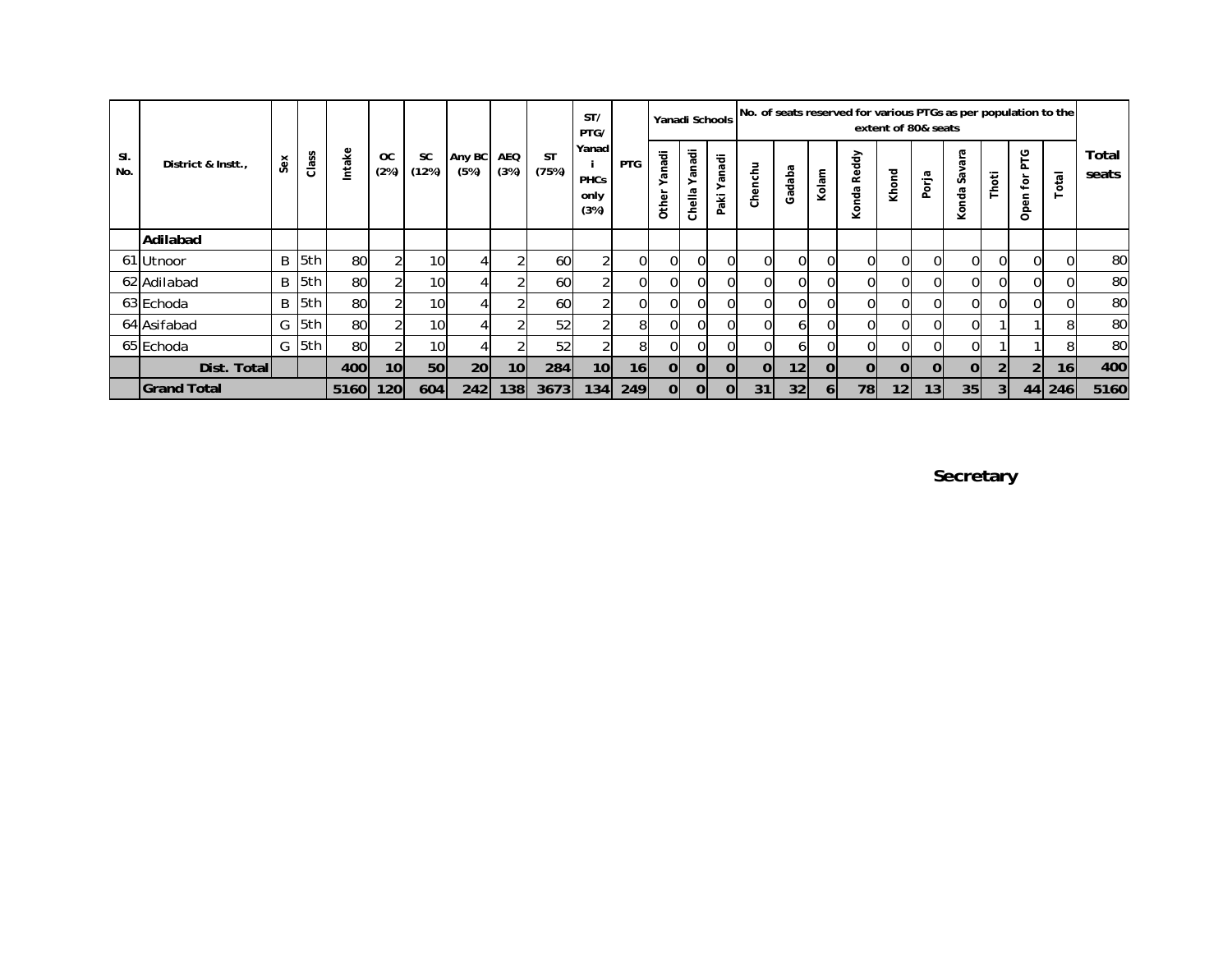#### **ANNEXURE GURUKULAM ADMISSIONS FOR THE ACADEMIC YEAR 2012-13 RESERVATION OF SEATS IN APTWR SCHOOLS (PTG/Yanadi) Rc.No.13306/D1-Acad/2011, dt. 18 .04.2011, ANNEXURE - II**

|                |                  |                                         |                |               |     |                      | ပ္                               | No. of Seats reserved for<br>STs<br>$A + B$ |              |    |                  |                   |                                     |                                                                  |                                                                         |         |                |             |                |             |             | No. of seats reserved for various<br>Distribution of seats reserved among |          |           | ಕ                                                   |
|----------------|------------------|-----------------------------------------|----------------|---------------|-----|----------------------|----------------------------------|---------------------------------------------|--------------|----|------------------|-------------------|-------------------------------------|------------------------------------------------------------------|-------------------------------------------------------------------------|---------|----------------|-------------|----------------|-------------|-------------|---------------------------------------------------------------------------|----------|-----------|-----------------------------------------------------|
| SI.<br>No      | <b>District</b>  | Institution                             | <b>Status</b>  | Cate-<br>gory | B/G | point class<br>Entry | <b>Total</b> seats<br>sanctioned | <b>SC</b>                                   |              |    | <b>BC OC AEQ</b> | €<br><b>TOTAL</b> | including PTGs)<br>đ<br>ම<br>(Seats | 3% Reservation<br>for Physically<br>Handicapped<br>only)<br>(SΤs | Seats reserved for<br>population) ('C)<br>including PHC<br>PTGs (As per | Chenchu | Gadaba         | Kolam       | Konda<br>Reddy | Khond       | Porja       | Savara<br>Konda                                                           | Thoti    | Total (B) | (Remaining 20%<br>including col.15)<br>PTGs<br>Open |
|                | $\overline{2}$   | 3                                       | $\overline{4}$ | 5             | 6   | $\overline{7}$       | 8                                | 9                                           | 10           | 11 | 12               | 13                | 14                                  | 15                                                               | 16                                                                      | 17      | 18             | 19          | 20             | 21          | 22          | 23                                                                        | 24       | 25        | 26                                                  |
|                | Srikakulam       | Malli                                   | <b>RS</b>      | <b>PTG</b>    | B   | 3rd                  | 80                               | $\overline{2}$                              |              |    |                  | 5                 | 0                                   | $\overline{2}$                                                   | 75                                                                      |         | $\overline{2}$ | 0           | $\Omega$       | 4           | 0           | 53                                                                        | 0        | 60        | 15                                                  |
| $\overline{2}$ | Vizianagaram     | Bhadragiri -<br>Convener                | <b>URJC</b>    | <b>PTG</b>    | G   | 3rd                  | 80                               | 2                                           | 1            |    |                  | 5                 | 0                                   | $\overline{2}$                                                   | 75                                                                      | 0       | 25             | $\mathbf 0$ | 0              |             | 0           | 34                                                                        | 0        | 60        | 15                                                  |
| 3              | Visakhapatnam    | Araku                                   | <b>URJC</b>    | PTG           | B   | 3rd                  | 80                               | $\overline{2}$                              | 1            |    |                  | 5                 | $\Omega$                            | $\overline{2}$                                                   | 75                                                                      | 0       | 8              | 1           |                | 37          | 0           | 13                                                                        | 0        | 60        | 15                                                  |
|                | East Godavari    | Maredumilli                             | <b>RS</b>      | <b>PTG</b>    | B   | 3rd                  | 80                               | 2                                           | $\mathbf{1}$ |    |                  | 5                 | $\Omega$                            | $\overline{2}$                                                   | 75                                                                      | 1       | 0              | $\mathbf 0$ | 58             | 0           |             | $\Omega$                                                                  | $\Omega$ | 60        | 15                                                  |
| 5              | Guntur           | Nagarjunasagar                          | <b>RS</b>      | <b>PTG</b>    | B   | 3rd                  | 80                               | 2                                           | $\mathbf{1}$ |    |                  | 5                 | $\Omega$                            | $\overline{2}$                                                   | 75                                                                      | 58      | $\mathbf{0}$   | $\mathbf 0$ | $\mathbf 0$    | 0           | $\mathbf 0$ | $\overline{2}$                                                            | 0        | 60        | 15                                                  |
| 6              | Prakasam         | Yerragondapalem                         | <b>RS</b>      | <b>PTG</b>    | B   | 3rd                  | 80                               | $\overline{2}$                              | $\mathbf{1}$ |    |                  | 5                 | 0                                   | $\overline{2}$                                                   | 75                                                                      | 57      | 0              | $\mathbf 0$ |                | 0           | 0           | 2                                                                         | 0        | 60        | 15                                                  |
|                | <b>Nellore</b>   | Chittedu (for<br>Yanadis)<br>- Convener | <b>URJC</b>    | YAN           | B   | 3rd                  | 80                               | $\overline{2}$                              | 1            | 1  |                  | 5                 | $\Omega$                            | $\overline{2}$                                                   | 75                                                                      | 0       | $\Omega$       | $\Omega$    | $\mathbf 0$    | $\mathbf 0$ | $\mathbf 0$ | $\Omega$                                                                  | 0        | $\Omega$  | $\mathbf 0$                                         |
| 8              |                  | Somasila (for<br>Yanadis)               | <b>RS</b>      | YAN           | B   | 3rd                  | 80                               | $\overline{2}$                              | 1            |    |                  | 5                 | $\Omega$                            | $\overline{2}$                                                   | 75                                                                      | 0       | 0              | $\mathbf 0$ | $\mathbf 0$    | 0           | $\mathbf 0$ | 0                                                                         | 0        | 0         | 0                                                   |
| 9              | Kurnool          | Mahanandi                               | <b>RS</b>      | <b>PTG</b>    | G   | 3rd                  | 80                               | $\overline{2}$                              | 1            |    |                  | 5                 | $\Omega$                            | $\overline{2}$                                                   | 75                                                                      | 59      | 0              | $\mathbf 0$ | $\mathbf 0$    | $\Omega$    | 0           |                                                                           | $\Omega$ | 60        | 15                                                  |
|                | 10 Khammam       | Chintoor                                | <b>URJC</b>    | <b>PTG</b>    | B   | 3rd                  | 80                               | $\overline{2}$                              | 1            |    |                  | 5                 | $\Omega$                            | $\overline{2}$                                                   | 75                                                                      |         | 0              | $\mathbf 0$ | 55             | 3           | $\mathbf 0$ |                                                                           | 0        | 60        | 15                                                  |
| 11             | Adilabad         | Kerameri                                | <b>RS</b>      | <b>PTG</b>    | B   | 3rd                  | 80                               | 2                                           | 1            |    |                  | 5                 | $\Omega$                            | $\overline{2}$                                                   | 75                                                                      |         | 0              | 55          | 0              |             | 0           | $\Omega$                                                                  | 3        | 60        | 15                                                  |
|                | 12 Mahaboobnagar | Mannanoor                               | <b>RS</b>      | <b>PTG</b>    | B   | 3rd                  | 80                               | 2                                           | 1            |    |                  | 5                 | 0                                   | $\overline{2}$                                                   | 75                                                                      | 59      | 0              | $\mathbf 0$ | 0              | $\Omega$    |             | 0                                                                         | 0        | 60        | 15                                                  |

**Secretary**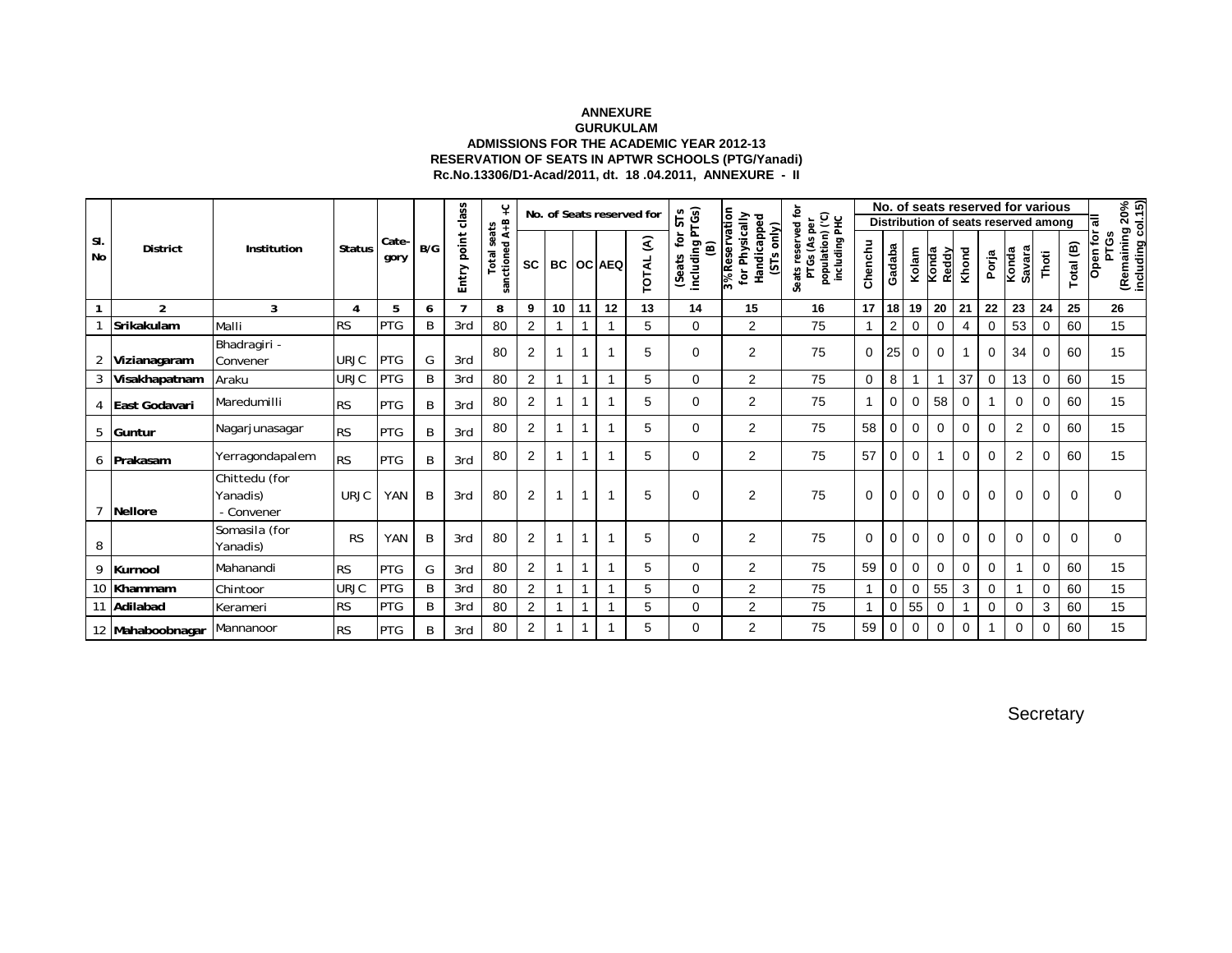#### **APTWREI SOCIETY (GURUKULAM)**

#### **SANCTIONED STRENGTH, RESERVATION PATTERN FOR ADMISSION INTO 8TH CLASS FOR 2012-13 in SOE**

#### **Rc.No.13306/D1-Acad/2012, dt. 18 .04.2012,**

**Annexure-3**

| SI.            | District & Instt., | Category | Class | Intake | ST(100%)<br>30% girls | Total        |       |
|----------------|--------------------|----------|-------|--------|-----------------------|--------------|-------|
| No.            |                    |          |       |        | <b>Boys</b>           | <b>Girls</b> | seats |
|                | Vizianagaram       |          |       |        |                       |              |       |
|                | SOE, Parvathipuram | Co-Edn.  | 8th   | 90     | 63                    | 27           | 90    |
|                | Kurnool            |          |       |        |                       |              |       |
| $\overline{2}$ | SOE, Srisailam     | Co-Edn.  | 8th   | 90     | 63                    | 27           | 90    |
|                | Khammam            |          |       |        |                       |              |       |
|                | 3 SOE Bhadrachalam | Co-Edn.  | 8th   | 90     | 63                    | 27           | 90    |
|                | <b>Grand total</b> |          | 8th   | 270    | 189                   | 81           | 270   |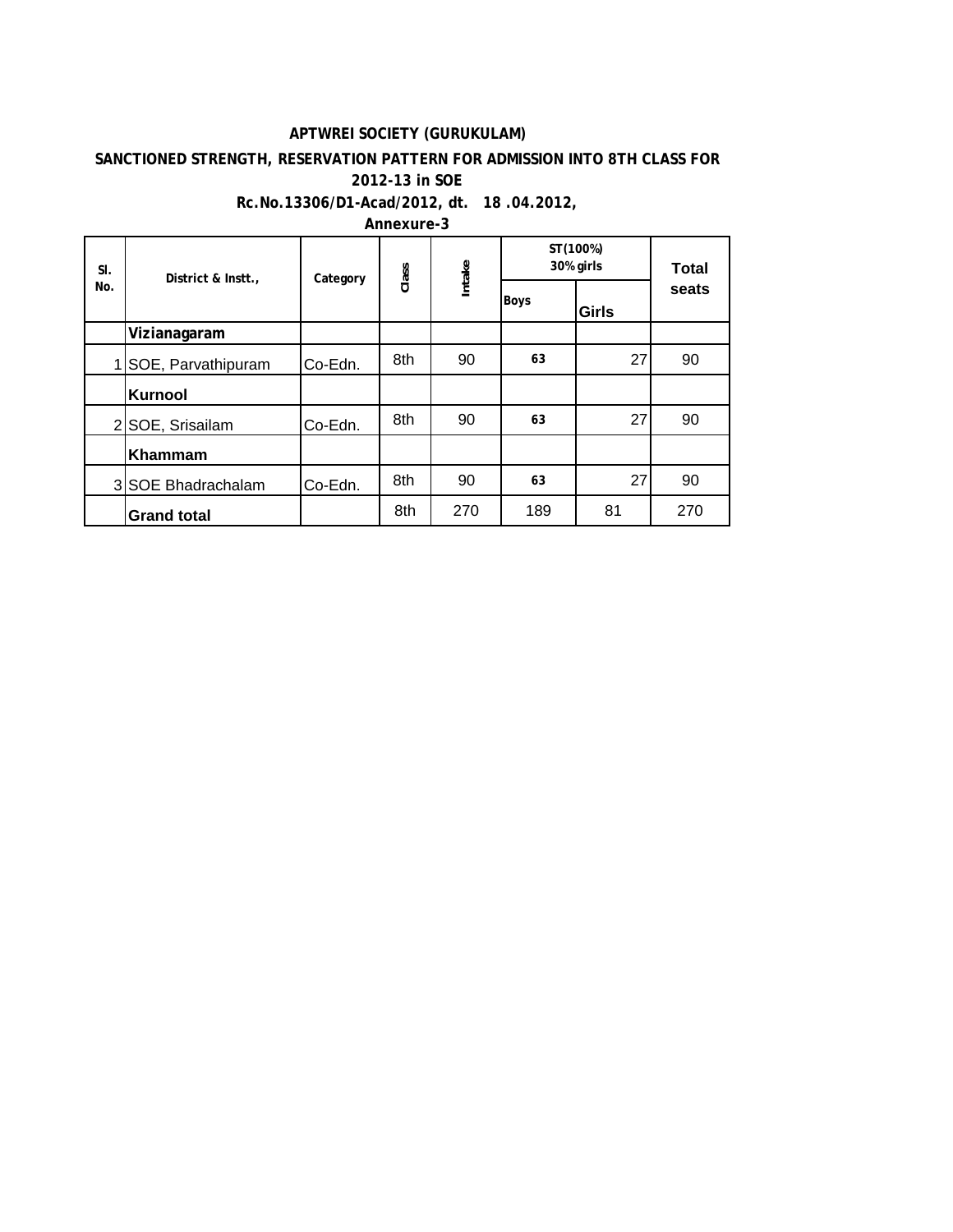## **List of English Medium Ashram School for the**

# **Strenghening of Ashram Schools, Affiliation Proposal**

### **Name of the School and Location**

| SI.<br>No.     | School<br>code | Disrict & Village    | Mandal        | B/G |
|----------------|----------------|----------------------|---------------|-----|
| 1              | $\overline{2}$ | 3                    | 4             | 5   |
| Ī              |                | Srikakulam           |               |     |
| 1              | 122            | Haddubangi           | Seethampeta   | G   |
| $\overline{2}$ | 123            | Bandapally           | Milaputti     | G   |
| 3              | 124            | Seethampeta          | Seethampeta   | G   |
| 4              | 125            | Peddamadi            | Melliputti    | G   |
| 5              | 126            | Budambo              | Mandasa       | G   |
| 6              | 127            | Savarabontu          | Saravakota    | G   |
| 7              | 109            | Jayapuram            | Nandigam      | B   |
| 8              | 110            | Domubai              | Kotturu       | B   |
| 9              | 111            | Killor               | Patapatnam    | Β   |
|                |                |                      |               |     |
| $\mathbf{I}$   |                | <u>Vizianagaram</u>  |               |     |
| 10             | 217            | Parvathipuram        | Parvathipuram | B   |
|                |                |                      |               |     |
| Ш              |                | <b>Visakhapatnam</b> |               |     |
| 11             | 336            | Y.N.Pakulu           | Koyyuru       | G   |
| 12             | 337            | Rintada              | G.K.Veedhi    | G   |
| 13             | 339            | Araku Valley         | Araku Valley  | G   |
| 14             | 341            | Pedagaruvu           | Hukumpata     | G   |
| 15             | 315            | Hukumpata            | Hukumpata     | B   |
| 16             | 316            | Guttulaputtu         | Paderu        | B   |
| 17             | 346            | Dumbriguda           | Dumbriguda    | G   |
| 18             | 347            | Bangarumetta         | Munchigiputi  | G   |
| 19             | 348            | Turakalavalasa       | Pedabayalu    | G   |
| 20             | 318            | Lothugedda           | Chintha pally | B   |
| 21             | 351            | Bandhaveedhi         | G.Madugula    | G   |
| 22             | 352            | Wangasara            | Chintha pally | G   |
| 23             | 320            | Kinchumanda          | Dumbriguda    | B   |
| 24             | 353            | Thatiparthi          | Paderu        | G   |
| 25             | 354            | Ananthagiri          | Ananthagiri   | G   |
|                |                |                      |               |     |
| IV             |                | East Godavari        |               |     |
| 26             | 427            | Addateegala          | Addateegala   | G   |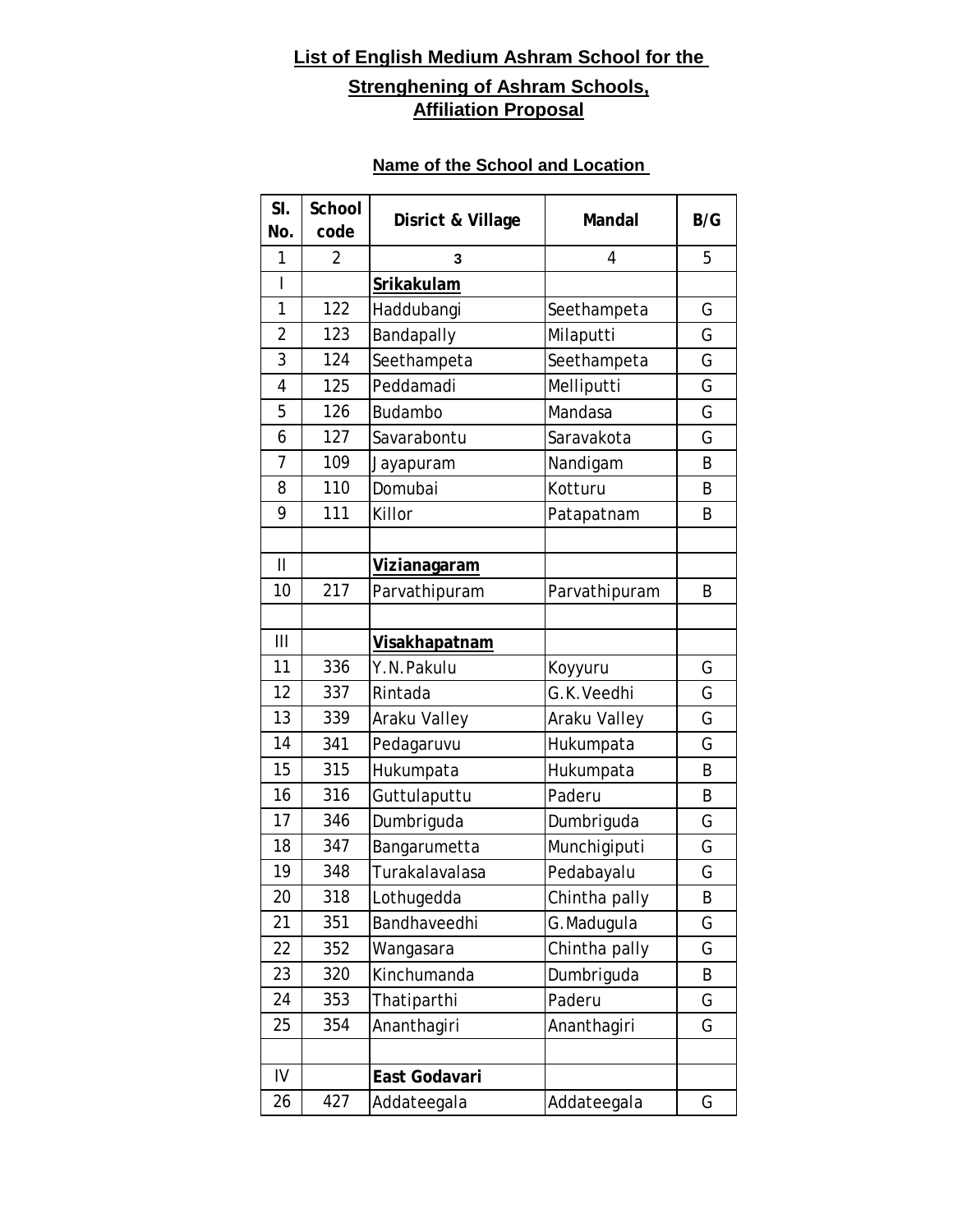| SI.<br>No. | School<br>code | Disrict & Village | <b>Mandal</b> | B/G   |
|------------|----------------|-------------------|---------------|-------|
| 27         | 408            | Panasalapalem     | Y.Ramavaram   | B     |
| 28         | 428            | Damanapally       | Devipatnam    | G     |
| 29         | 409            | Bandapally        | RC Varam      | B     |
| 30         | 429            | Gangaram          | Gangavaram    | G     |
| 31         | 430            | Aminabad          | Rajavommangi  | G     |
| 32         | 410            | Bodlanka          | Maredumilli   | B     |
|            |                |                   |               |       |
|            |                | West Godavari     |               |       |
| 33         | 507            | Doramamidi        | Buttayagudem  | B     |
| 34         | 517            | Bodigudem         | Polavaram     | G     |
| 35         | 518            | Ankannagudem      | Jeelugumilli  | G     |
| 36         | 508            | P.R.Gudem         | Buttayagudem  | B     |
|            |                |                   |               |       |
|            |                | Khammam           |               |       |
| 37         | 2241           | Reguballi         | Dummugudem    | G     |
| 38         | 2242           | D.Gollagudem      | Dammmapeta    | G     |
| 39         | 2243           | Ankampalem.       | Dammmapeta    | Ġ     |
| 40         | 2245           | Elchireddy pally  | Pinapaka      | G     |
| 41         | 2246           | Rompaid           | Yellandu      | G     |
| 42         | 2247           | R.Ch.Peta         | Dummugudem    | G     |
| 43         | 2208           | Bojjaigudem       | Yellandu      | B     |
| 44         | 2249           | Garla             | Garla         | G     |
| 45         | 2209           | Kothapalli        | Dummugudem    | B     |
| 46         | 2210           | Koyagudem         | Tekulapally   | B     |
| 47         | 2250           | Gatekarepally     | Singareni     | G     |
| 48         | 2211           | Gondhigudem       | Ashwapuram    | B     |
| 49         | 2212           | Usirikayalapally  | Singareni     | B     |
| 50         | 2252           | Kachanapally      | Gundala       | G     |
| 51         | 2253           | Ananthogu         | Gundala       | G     |
| 52         | 2215           | Kinnerasani       | Paloncha      | B     |
| 53         | 2216           | paloncha          | paloncha      | B     |
| 54         | 2219           | Gangaram          | Tekulapally   | B     |
| 55         | 2222           | Parkalagandi      | Dammmapeta    | B     |
| 56         | 2255           | Chiruthapalli     | Venkatapuram  | G     |
|            |                | Warangal          |               |       |
| 57         | 2141           | Tadvai            | Tadvai        | G     |
| 58         |                | Kothaguda         | Kothaguda     | Coedn |
| 59         | 2142           | Akulavarighanpur  | Eturunagaram  | G     |
| 60         | 2114           | Brahmanpally      | Mangapet      | B     |
| 61         | 2115           | Redyala           | Mahabubabad   | Β     |